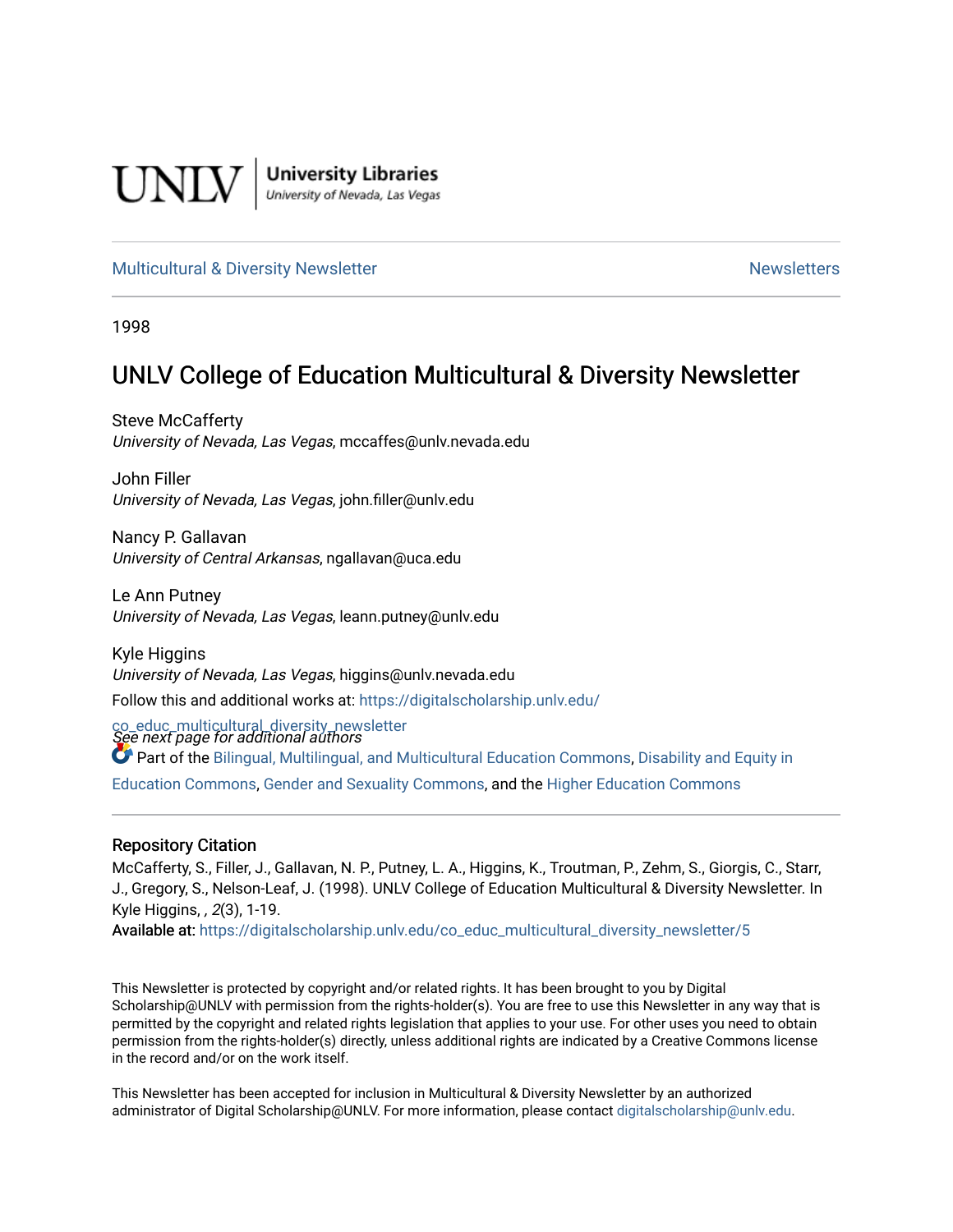#### Authors

Steve McCafferty, John Filler, Nancy P. Gallavan, Le Ann Putney, Kyle Higgins, Porter Troutman, Stanley Zehm, Cyndi Giorgis, Jack Starr, Sheila Gregory, and Joyce Nelson-Leaf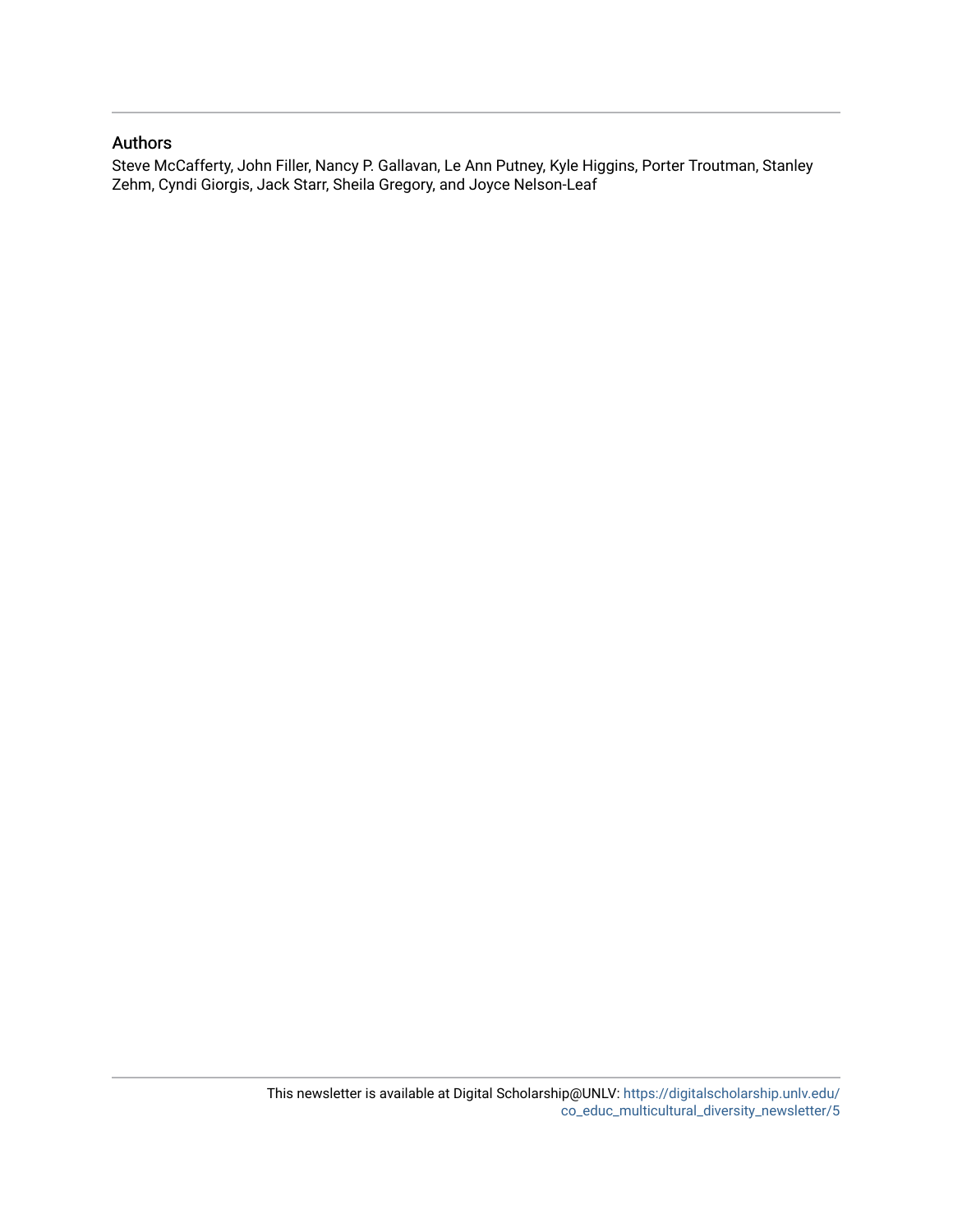

# **UNLV COLLEGE OF EDUCATION Multicultural & Diversity Newsletter**

Published by the Multicultural & Diversity Committee Volume 2, Issue Number 3, 1998

#### Members of the Multicultural & Diversity Committee:

Steve McCafferty, John Filler, Nancy Gallavan (Co-chair), LeAnn Putney, Kyle Higgins, Porter Troutman (Co-chair), Stanley Zehm, Cyndi Giorgis, Jack Starr, Sheila Gregory, and Joyce Nelson-Leaf

Kyle Higgins, Editor

\*\*\*This newsletter is published twice a semester. All contributions are welcome and should be addressed to Kyle Higgins, 895-1102, email: higgins@nevada.edu. \*\*\*

•

•

# **Workshop Sponsored by the College of Education Multicultural & Diversity Committee---**

**A AUTORE SOCIOSS** 

The workshop sponsored by the College of Education Multicultural & Diversity Committee on Friday January 16, 1998 was attended by approximately 40 faculty members and students from the College of Education. Dr. Gary Howard from the REACH Center (Respecting Ethnic And Cultural Heritage) located in Seattle, Washington provided an excellent three-hour workshop that asked attendees to ponder various dimensions of multicultural and global education. Dr. Howard provided information designed to facilitate the development of positive leadership skills for the implementation of cultural awareness and valuing diversity strategies in the classes in which the attendees teach---whether that be at a university or in a school district

The Multicultural & Diversity Committee thanks all faculty and students who attended the workshop for their interest and commitment. The committee offers a special thank you to Dean Readence for his sponsorship of the workshop and to Associate Dean Jordan for her introductory words at the workshop.

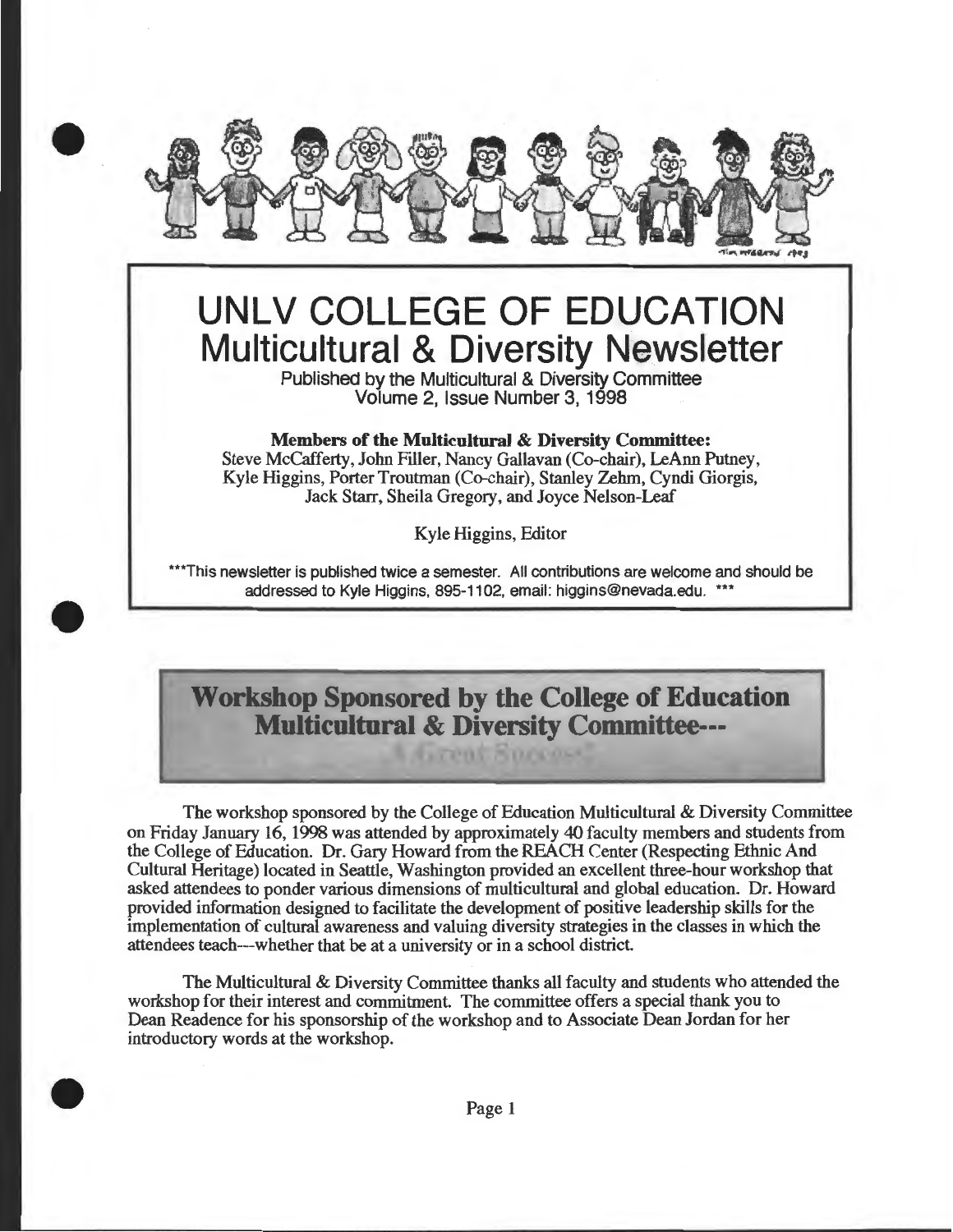#### INVITED GUEST COLUMN

#### Together All Day, Everyday

•

•

•

by Janet Butz, Itinerant Early Childhood Special Education Teacher UNLV /CSUN Preschool and Catherine Lyons, Program Director UNLV/CSUN Preschool

#### **Kids**

Here's to the kids who are different, the kids who don't always get an "A". The kids who have ears twice the size of their peers, or noses that go on for days.

> Here's to the kids who are different, the kids who are just out of step. The kids they all tease, who have cuts on their knees-- and whose sneakers are constantly wet.

Here's to the kids who are different, the kids with a mischievous streak. For when they have grown as history has shown, It's their difference that makes them unique.

Author Unknown

The UNL V/CSUN Preschool celebrates all children. Our program's philosophy recognizes the diverse needs, abilities, interests, and cultures in a setting where each child is valued and respected as a unique individual developing at his/her own rate.

As a program accredited by the National Association for the Education of Young Children (NAEYC), we believe that each child's development is guided by a cooperative team of professionals. These professionals contribute to the team through observations, interactions, and well-planned learning activities with all the children in the preschool.

During the past four years, the preschool has evolved from serving children with disabilities in separate classrooms to an inclusive model of education. Within this inclusive model, children with disabilities participate with age appropriate peers in all aspects of the preschool experience. UNLV /CSUN Preschool and Clark County School District staff work collaboratively to provide a curriculum that promotes the development of the whole child--- - physically, socially, emotionally, and intellectually through a balanced daily schedule of individual, small group, and activity-based learning experiences.

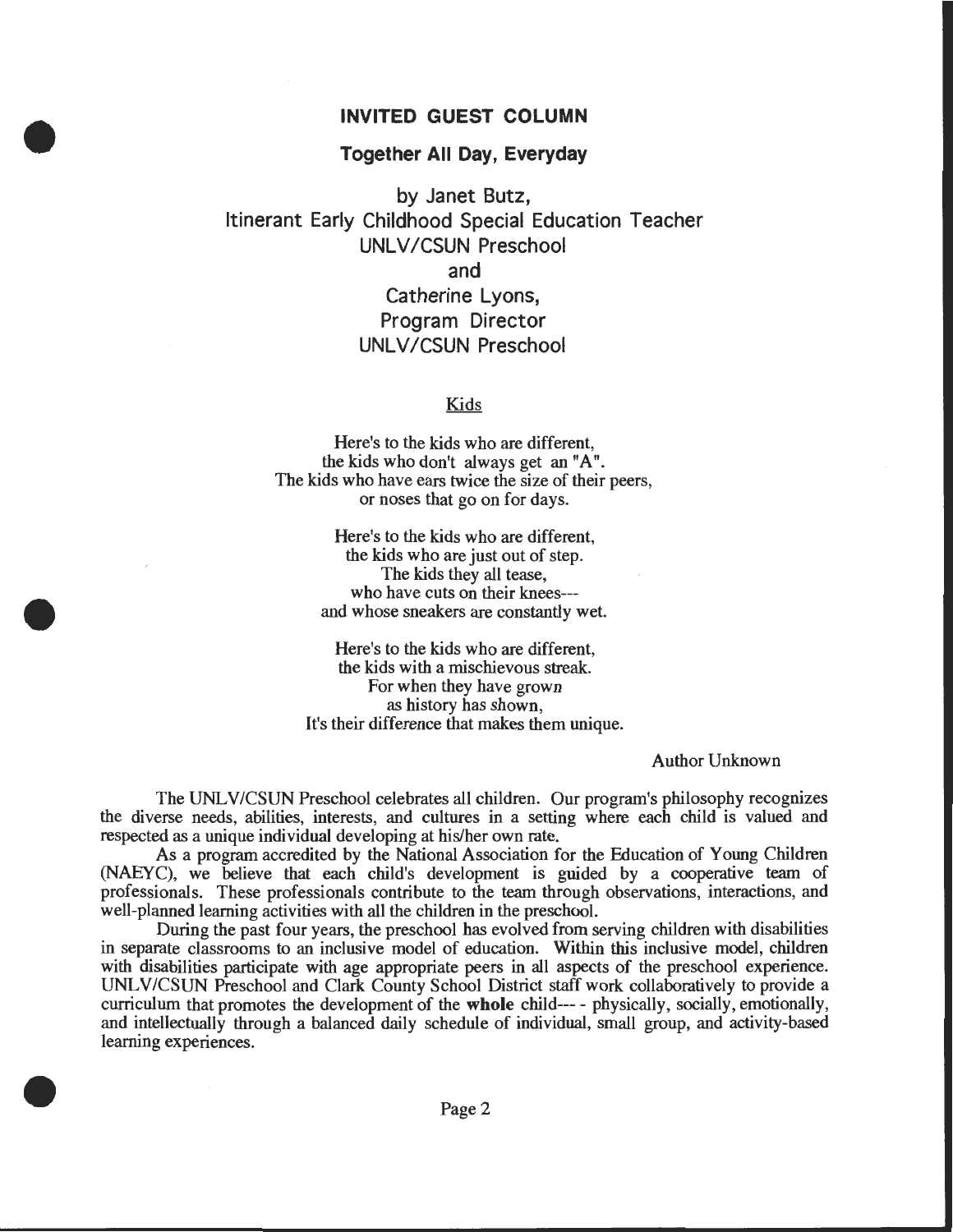At the heart of the program is the team of teachers who provide outstanding services to all the children in the UNLV/CSUN Preschool. As a team, the teachers have scheduled planning time and have learned to share roles, adapt materials, adapt curriculum, adapt the environment, coordinate communication with families, and to stress the individual strengths of students. At the end of each year this dedicated team sets goals for the coming year. This year's goal has focused on transitioning.

•

•

•

Program administrators have a responsibility to families to develop a school climate that is for all children and to seek out team members who value and support an inclusive environment. Our program views parents and general education teachers as full participating and valued members of the team. We would encourage all community programs that work with preschool children to collaborate with Oark County School District to develop additional inclusive sites.

It is our hope, that a future inclusive society for preschool aged children will mean that children with disabilities will attend community daycare, preschool, or other natural environments that they would attend if they did not have a disability. The future is a future rich with possibilities for all children---it is one in which all children learn early in life that in each of us exists a bit of every person with whom we come into contact. The ability to absorb a rich diversity early in life can only lead to a better world for all.

The UNLV/CSUN Preschool is located in the William D. Carlson Education Building (Room 112) on the University of Nevada, Las Vegas Campus. The Preschool provides services to children of students, faculty, staff, and the general public. We welcome your inquiries, if you have children. We welcome you to visit, if you are College of Education faculty or staff---come, see how inclusion is done---it is truly exciting. The children say it all---with their actions and words---they live inclusion together all day, everyday.

> For more information concerning the UNLV/CSUN Preschool, please call Catherine Lyons, Program Director (702) 895-3779

**Editor's Note:** The College of Education is fortunate to have such a dedicated group of teachers and staff as we have at the UNLV/CSUN Preschool. This group of dedicated and talented professionals does not just "talk the talk"; they "walk the walk" daily within the walls of the College of Education. The Preschool is indeed a place where children learn the strength and joy of diversity. It is one of only two programs in Clark County that has received the NAEYC accreditation---no other UCCSN or CCSD program has this accreditation. In fact, only six programs in Nevada have been accredited by this prestigious Association for the education of young children. In 1996 the Preschool was awarded the *Kathleen Gates Community Award* for the agency that exemplifies a collaborative relationship with the Clark County School District. Specifically, the award was for "outstanding support and service for children and youth with disabilities."

These dedicated professionals and award winning inclusive program deserve many kudos from us in the College of Education----this program is a model for what *all* education should be. We salute you UNLV/CSUN Preschool!!!

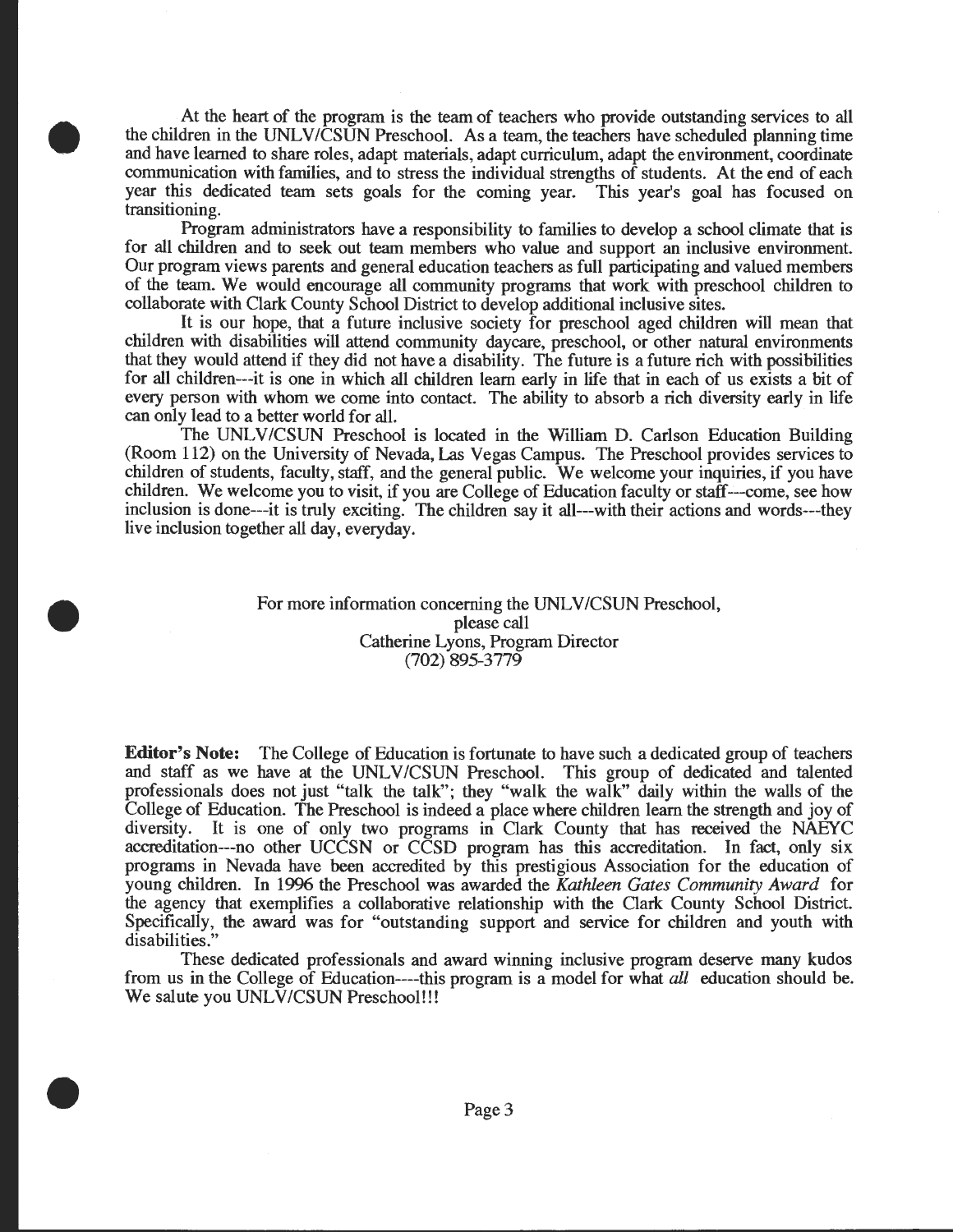#### **ELIMINATING BILINGUAL EDUCATION: PRUDENT OR MISGUIDED**

**by Maria G. Ramirez** 

•

•

•

California, through pending legislation, is attempting to eliminate bilingual education programs across the State of California Educators, professionals, lay people, and even Hispanics are said to favor the legislation. The argument, most often heard, is that bilingual education does not teach Hispanic students English, therefore hindering, rather than supporting, the education of second language students. Among the prominent educators supporting the legislation is Jaime Escalante, the former Garfield High School math teacher whose story is portrayed in the movie *Stand and Deliver.* Escalante, a second language learner himself, has traditionally fought for improving the education of Hispanic students. Why is he, and others, supporting the legislation to eliminate bilingual education instruction to English as a second language (ESL) students?

To help us understand why he and so many others embrace the legislation, I ask you to take a short quiz. The results should help all of us gain a better understanding of the "problem." Answer each question true or Answer each question true or false.

1. The most important measure of academic success in school for language minority students can be gleaned by the end of the third grade.

2. Second language students should remain in a bilingual or ESL program through the elementary grades, or at least through grades 5th or 6th.

3. The best predictor of academic success for language minority students is learning English.

4. As soon as ESL students can speak and understand English, they should be exited from bilingual or ESL programs.

5. Second language students should be exited from bilingual or ESL programs by the end of the third grade.

6. The sooner language minority learn English, the better they will do in school.

7. ESL programs are more effective for language minority students because they

emphasize English rather than instruction in the students' first language.

8. Any type of ESL program is better than bilingual education.

9. Submersion programs provide language minority students instruction in English.

10. It is not useful or beneficial to instruct bilingual students in their first language.

Be sure to finish answering each question before reading this section. Give yourself one point for each question answered correctly.

Only one question is true, number two. Let's see why the others are false. The answers are based on the latest research by Wayne P. Thomas and Virginia Collier. Their study, funded by the Office of Educational Research and Improvement, U.S. Department of Education, yields valuable data concerning second language programs and students.

Thomas and Collier (1997) found that measuring achievement over a one to four year period led to inaccurate conclusions concerning the students' academic petformance and was too short a time for an adequate assessment of their progress. "Only those students who have received strong cognitive and academic development through their first language for many years (at least through grade 5 or 6), as well as through the second language (English), are doing well in school as they reach the last of the high school years" (Thomas & Collier, 1997, pp. 1-2).

The second language program found to be the most effective is two-way developmental bilingual education, with ESL Pullout as the most ineffective, followed by ESL programs taught through academic content. Bilingual programs, even transitional programs, are more successful for language minority students. Submersion is not a program model.

The Thomas and Collier study found three key predictors of academic success, more important than student background variables or the regional or community context of the school.<br>The researchers believe that schools The researchers believe that incorporating all three of the predictors will be "likely to graduate language minority students who are very successful academically in high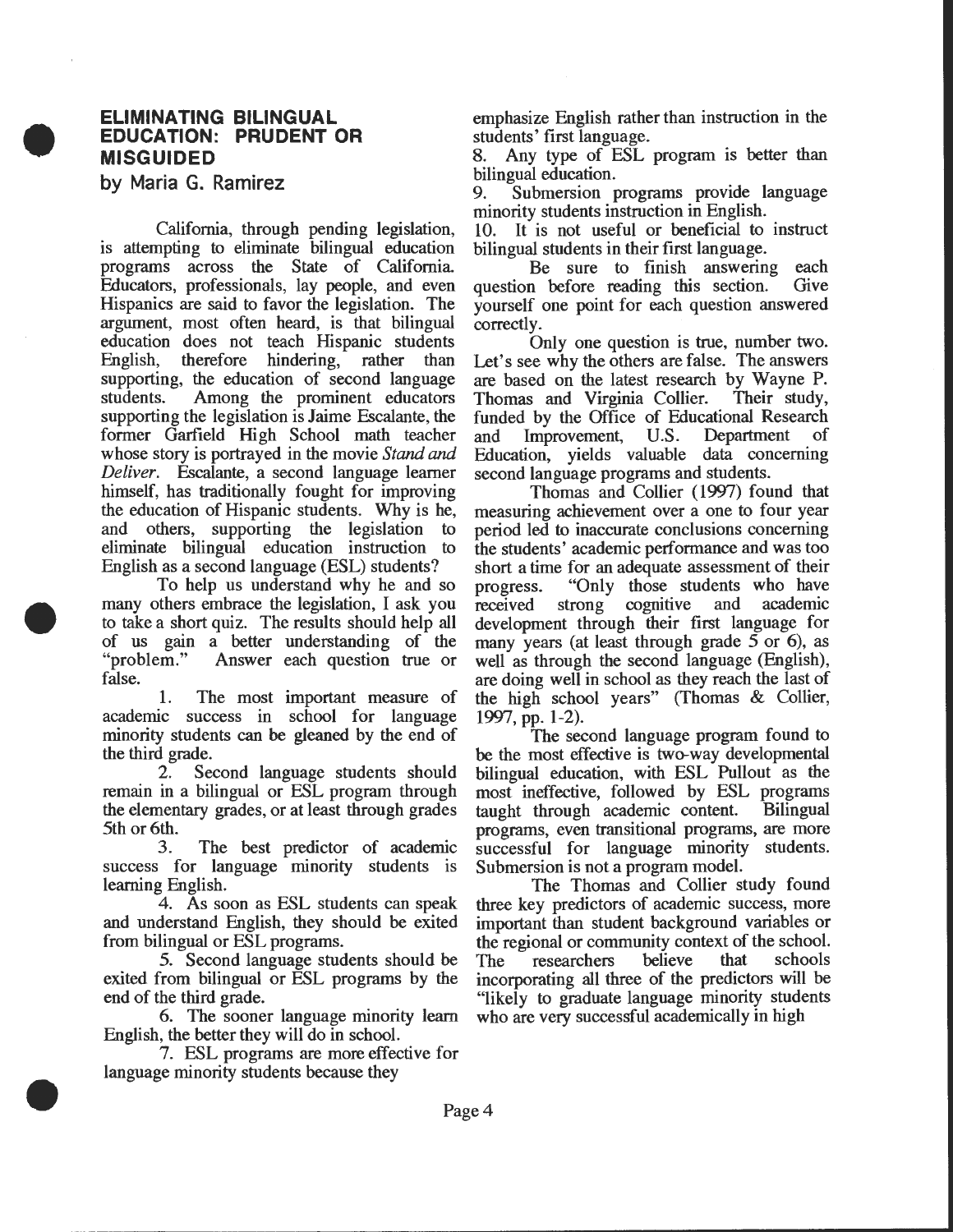school and higher education" (Thomas & Collier, 1997, p. 2).

•

•

•

The first predictor is cognitively demanding grade-level academic instruction through the students' first language, at least through grades 5th or 6th, along with cognitively complex grade-level academic instruction in English. The second predictor is the use of current approaches for teaching academic content through the students' first language and English. The third predictor requires changes in the sociocultural context of the school, that is, non-segregated bilingual programs achieved best through two-way developmental bilingual education programs.

How did you do on the quiz? If lack of familiarity with some of the terms proved a problem, please refer to the first newsletter (Volume 1, No.1), that provided working definitions of the different types of second language programs. If there is more that you'd like to know, please feel free to contact me at ramirez@nevada.edu.

# **LANGUAGE AND IDENTITY: FURTHER CONSIDERATIONS by Steve McCafferty**

In my last column I began a discussion of how language and identity are interconnected and how this becomes immediately apparent for second language learners who find themselves using the language to represent themselves. In continuing, two other aspects of this relationship are considered below, the first having to do with accent.

It is an interesting question as to how much control we exercise over our ability to produce the sounds of a language in the way we want. Biologically, we know that the window closes quite early in relation to being able to acquire a native-like accent in a second language (usually around the time of puberty). However, in the study of second language acquisition, we have found that motivation has something to do with this process as well. For example some of the adult Turk workers in the automobile plants of what used to be West Germany would decide that they had little desire to integrate into German society, and as a way of showing pride

in their own ethnicity, would deliberately speak German with a strong accent. This is also recognized to be the case with minority language speakers in this country or with speakers of a non-standard variety of American English who don't feel comfortable with expressing themselves in other than their own dialect. At the same time, there are second language speakers who would love to loose all trace of their accent but are quite unable to do so.<br>Another interesting dimensional

interesting dimension to language and identity is found in the form of<br>nonverbal expression. Although there are nonverbal expression. linguists who would like to deny the connection among thought, language, and gesture, they generally are not the ones working in the area. For those of us who do, there seems little doubt of this interrelationship. In fact, one of the forms of shoring up this point of view in terms of research has to do with what happens when people live in a country where there are two equally dominant languages such as in Canada. Research has shown among bilingual children who speak English and French that when they speak with a person whose dominant language is not their own they modify their gestural system to reflect some of the more salient characteristics of the other language.

Also, in a study I conducted, I found that Japanese speakers of English as a second language who had been living in North America for long periods of time and had come to this part of the world as adults, were very much like monolingual speakers of American English in their nonverbal behavior, including gaze, gestural forms, head movements, and body postures. This is all the more striking as these folks were recorded speaking to each other and so had no worries about trying to accommodate someone from a different cultural background.

Ultimately, of course, people are much more a "subject" than an "object" - something that has tended to elude the research paradigms that have dominated the study of second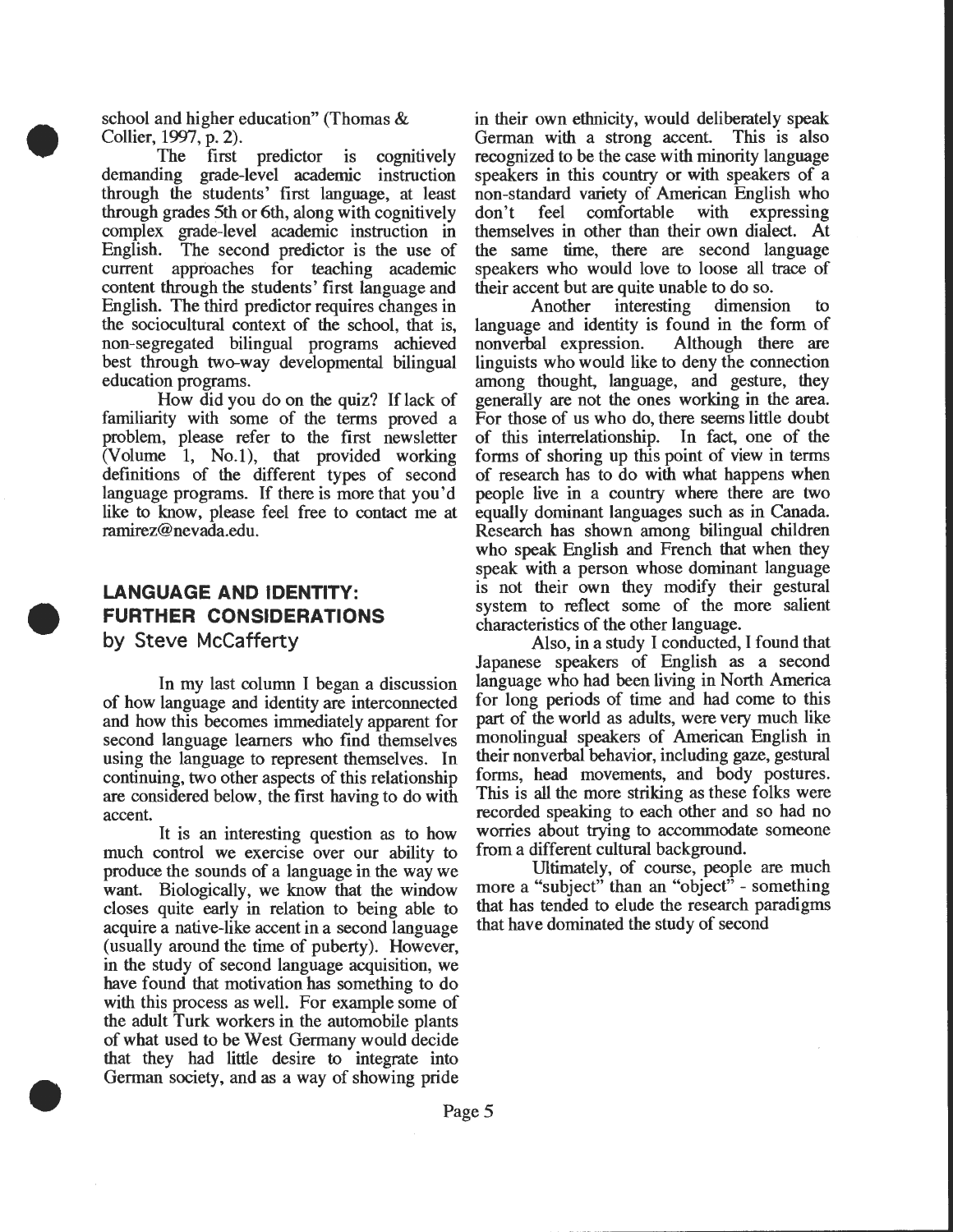language acquisition --- and exercise the control they can over their linguistic system in trying to become the person they think they are in another language.

•

•

•

# **CHANGING HOW YOU DO THINGS by John Filler**

In this issue we will begin a discussion on how to adapt an existing set of activities to better meet the needs of children with disabilities. In an earlier issue (Vol. 1, No. 2) we discussed the "activity matrix" and described how it can be used to identify those parts of the curriculum that may need to be modified. Essentially the activity matrix describes each activity in terms of its potential for addressing the needs of the children in our class or program, including those children with special education needs. We used it to determine whether or not what we are doing as part of our existing curriculum provides opportunities for the children we serve who may have sigmficant disabilities. If you constructed an activity matrix, as suggested, please go get it and keep it handy as you read along. For those of you who did not read last month's column a quick review will help.<br>To review, an activity matrix is a simple

 $81/2$ " by  $11$ " piece of paper, turned on its side with the daily activities listed across the top and, down the left side, a listing of the instructional objectives for the child with disabilities (taken from his/her IEP). At the point of juncture for each activity and each objective we enter an " $x"$ or " $\sqrt{ }$ " if the activity provides an opportunity to address the objective. For example, does art (finger painting) provide an opportunity to practice eye-hand coordination (assuming eyehand coordination was something that needed to be improved as indicated from the IEP)? Of course it does, so we would put an X or a  $\sqrt{m}$ the box under "art" and out from "eye-hand coordination".

By repeating this process for each activity and for each instructional objective we can gain insight into the potential value of existing activities to the educational needs of the student with disabilities. But if we are to realize the potential that the activities in our program present we are likely to have to make some

adaptations. Even those activities that present an opportunity may need to be modified.<br>The term *adaptation* 

The term *adaptation* refers to modifications that may need to be made in the content and/or purpose of an activity. To illustrate how we may need to adapt an activity let's say that art is one of the important activities in our preschool program. We have an "art center" with materials for the children to make pictures, model with clay, do simple print making and so on. We strive to provide the children with opportunities to discover line, color, shape, and texture by seeing and feeling. Since we want to encourage the creative process we are careful not to place too much emphasis on the finished product. In the art center children sit at tables with two or three of their friends.

Suppose one of the children in our program is a child with an IEP that includes social skill goals; he needs to learn to share with others, not intruding upon the personal space of his friends by grabbing their materials or pulling at their clothes. For this student the purpose of the art activity is somewhat unique. The instructional *content* is not so much to discover line, color, shape, texture, composition etc. as it is to learn to participate in a group, sharing materials and space with his peers. What is primary for other children is secondary to him.

Since the outcomes for the group are different than they are for him we may need to change some things about how we conduct the activity. We may use different materials. If he is prone to grab at other children then, until we have taught him something more appropriate to do with his hands, we may want to limit his involvement with paints and have him use crayons instead. We may have to modify the rules of the activity.

Generally we try not to intrude upon the work of the children, encouraging them to experiment, but for this student we may need to provide more structure by intervening when it appears that guidance is needed giving cues, prompts and feedback for appropriate behavior.

Page 6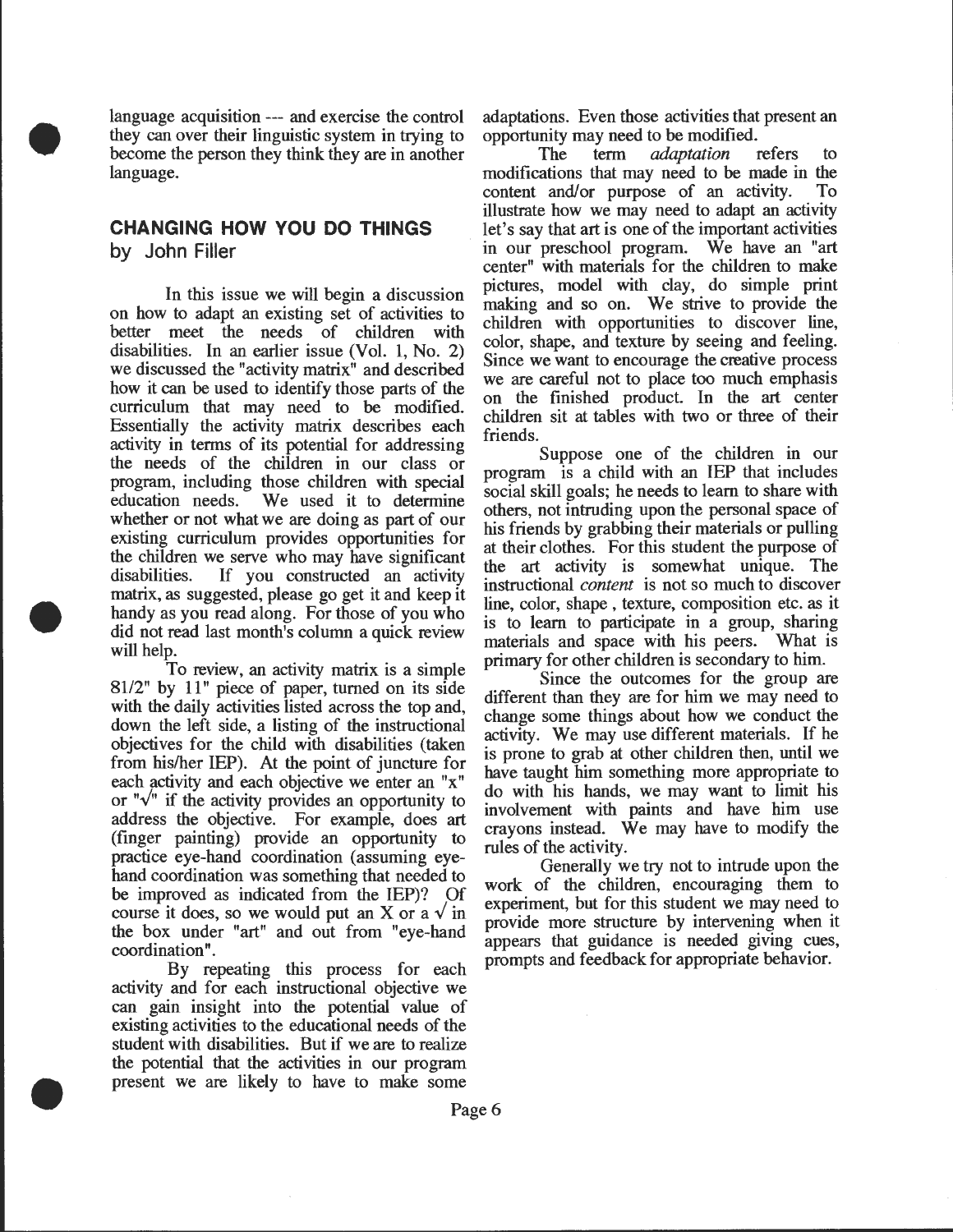We may need to plan carefully to insure that our student with a social skill focus is seated at a table with friends who readily assert their "rights" and in so doing, provide natural cues for appropriate behavior.

To summarize, we may have to adapt the activity by individualizing our expectations, teaching methods, materials and arrangement. Adapting the activity insures that the *opportunity*  to address educational needs *becomes* an occasion for *real learning* and growth. Of course there are numerous other strategies for accommodating students with disabilities. Some rely upon peer involvement, including cooperative learning and "special friends". The discussion will continue in future issues.

### **CONNECTING CULTURES THROUGH STORIES: GAY AND LESBIAN FAMILIES**

**by Cyndi Giorgis** 

•

•

•

Books about gay and lesbian families have been very limited in the world of children's and adolescent book publishing. These stories represent another aspect of our culture and are important for children growing up in a lesbian or gay male family to be able to see themselves in the books that they read. In addition, children growing up in heterosexual families will be able to see diversity in books that represent all types of families in our world today. However, most of these types of books will never make it onto library shelves or into classrooms as they are may be deemed too controversial. There is also limited access and availability of books about gay and lesbian families and often the quality of text, illustration, binding, or paper make them unsuitable for use in schools.

There are very few books in a picture book format depicting gay and lesbian families. One of the most censored books over the past few years has been, *Daddy's Roommate,* written and illustrated by Michael Willhoite. Told through simple text and cartoon-like illustrations, the unnamed young male narrator describes the daily routine of Daddy and his roommate that involves doing housework, telling jokes, and spending time catching bugs for the boy's show-and-tell. In what is evidently a joint custody arrangement, the child lives with his

mother during the week, but on weekends enjoys doing such things as going to ball games or working in the yard with Daddy and his roommate, Frank. A sequel to this book is, *Daddy's Wedding* in which Daddy and Frank, have a "commitment ceremony" and the young boy is their best man.

*Heather Has Two Mommies* written by Leslea Newman tells about a young girl living with two lesbians. After introducing Heather, the main character, the author provides a brief flashback in order to describe how this family was formed. The details of the artificial insemination of Heather's biological mother, Jane, are given clearly. The emphasis throughout the book, however, is on the love the two women feel for each other and for their child. Much of the book focuses on the everyday details of three-year-old Heather's life such as picnicking with her family or going to playgroup. While at playgroup, Heather becomes increasingly aware that she's the only child there who has two mommies. However, she discovers that a variety of different family structures exist such as one girl's family consists of a mother and baby sister while another classmate has two fathers (his stepfather and his biological father). Heather's teacher assists the children in understanding that families come in all varieties. The black-andwhite pencil illustrations by Diana Souza complement the text, but overall do not enhance the story. In addition to this book, Newman has written several stories that depict families with gay or lesbian members.

Both *Daddy's Roommate* and *Heather Has Two Mommies* are published by Alyson Publications, a small press focusing primarily on books representing alternative lifestyles. Unfortunately, as with many small presses, the quality of the text and illustrations as well as the paper and binding make them unattractive to school and public libraries. Many times, librarians are reluctant to add these titles to their collection, in part because of the subject matter,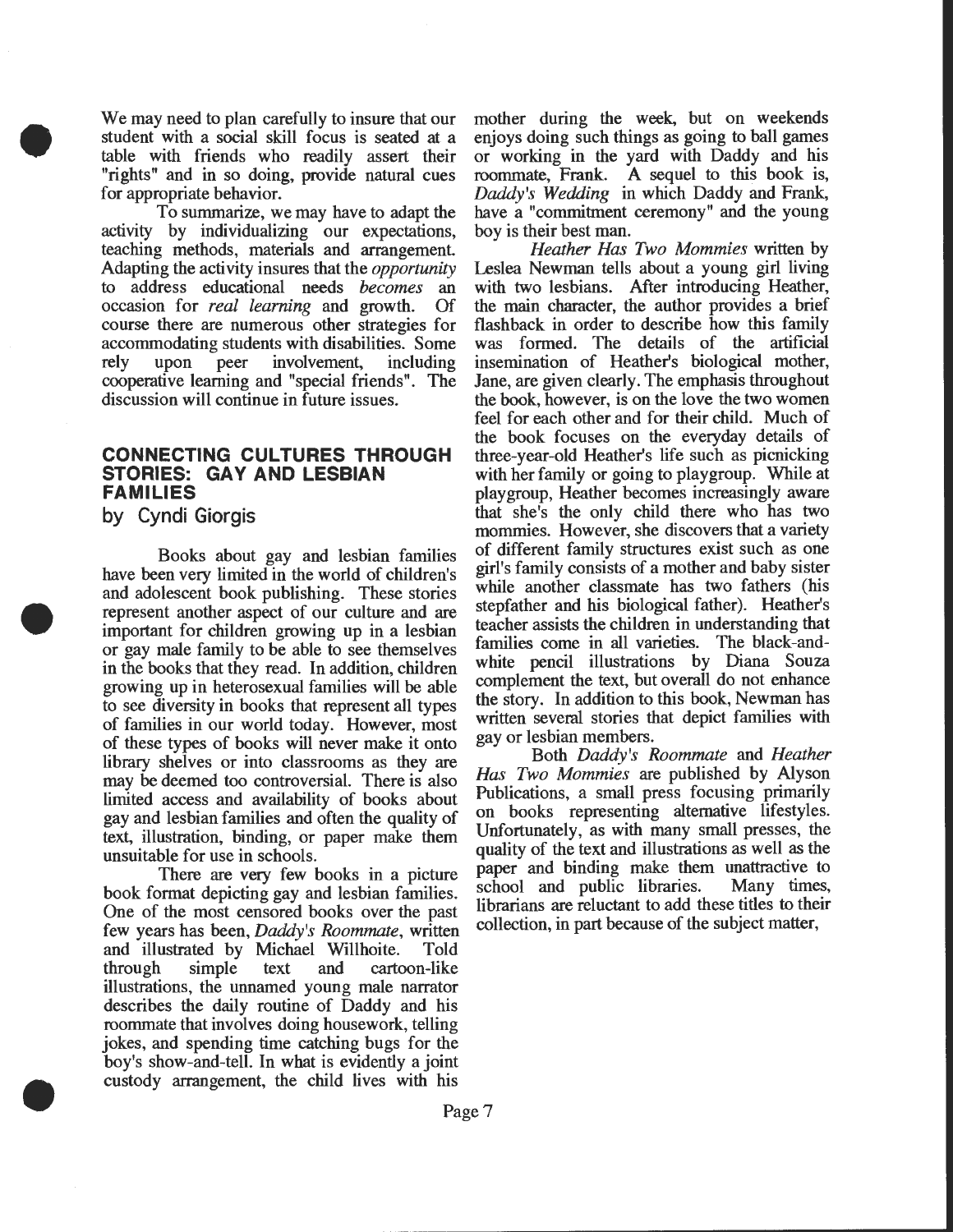but also due to the fact that these books have a limited shelf life and fall apart quickly with an inadequately glued binding. However, mainstream publishers have been reluctant to publish picture books about gay and lesbian families, particularly in a picture book format. This not only limits the quality of the books, but also the availability.

•

•

•

A recent picture book published by a medium size press is *My Two Uncles* by Judith Vigna. Elly is excited about her grandparents' upcoming 50th wedding anniversary, but delight turns to dismay when she learns that Grampy has forbidden Uncle Ned to bring his partner, whom Elly calls Uncle Phil, to the party. As a result, Uncle Ned refuses to attend and Elly's father explains to her that, "some people feel funny about seeing gays with their partners- even when it's a great guy like Phil. I think it's wrong when people hurt gays and lesbians because who they happen to be." Grampy does relent somewhat in his opinion, but true acceptance will probably never be gained. The well-edited text, soft watercolor illustrations, and quality layout and design make this title much more appealing.

More common are adolescent novels about alternative lifestyles. An anthology for young adults with sixteen short stories devoted to lesbian and gay themes is found in Marion Bauer's, *Am* I *Blue? Coming Out From the Silence.* With subjects ranging from first love to coming out, self-discovery to homophobia, the collection offers an eclectic mix of voices from sixteen popular authors. One of the books's most powerful moments is provided by Jacqueline Woodson's shimmering, "Slipping Away," a painful look at one girl's discovery that there are some tests that a friendship cannot withstand. Bauer's intent for the book is to "tell challenging, honest, affecting stories that will open a window for all who seek to understand themselves and others." The target audience for *Am I Blue?* is young people, aged twelve and older, who may be struggling with their sexual orientation and may find solace through this book's upbeat quality and true-to-life stories.

Jacqueline Woodson has written several novels depicting gay and lesbian characters. One of her latest, *From the Notebooks of Melanin Sun,* is the story of an African-American teenage boy who learns that his Mama

is in love with a white woman. Melanin is unable to sort out his new feelings and confusion about his mother, sexuality, racial identity, and love. Ultimately, he punishes Ultimately, he punishes. Mama by shutting her out of his life and avoids his friends for fear of their response to Mama's chosen partner. Soon however, Melanin's own need for family and human connection draws him back to his mother and finally back to himself. The first-person narrative is strong and clear and Melanin's emotions are raw and often painful. Woodson tells a powerful and ultimately hopeful story in this sensitive, yet concise young adult novel.

*Deliver Us From Evie* by M. E. Kerr is told from the perspective of Parr Burrman,<br>Evie's vounger brother. Evie is masculine, Evie's younger brother. strong and able to fix any piece of farm machinery--and often the target of jokes. Parr becomes increasingly aware that Evie may be a lesbian. As the story unfolds, Evie falls in love with Patsy Duff, the daughter of the most wealthy and influential family in their small midwestern town. While that relationship remains a secret, the Burrmans try to set their daughter up with a suitable local boy and Mrs. Burrman encourages Evie to fix herself up and look more ladylike. As family members learn the truth about Evie, each deals with it individually. Her mother decides that Evie doesn't have to "look" like a lesbian, while her father cannot discuss it at all and becomes concerned that the needed bank loan will not be obtained from Patsy's father in light of the situation. Kerr's most recent novel, *"Hello",* I *Lied,* focuses on Lang Penner, a gay male teen concerned about coming out. His first-person narrative is wry and tender and the dialogue with another character, Haugette, is fast, funny and contemporary, whether it's teasing or angry. Both books successfully challenge readers' assumptions, breaking them down to offer more hopeful, affirming ideas about love and truth.

Libraries and classrooms, primarily at the middle and high school level, now include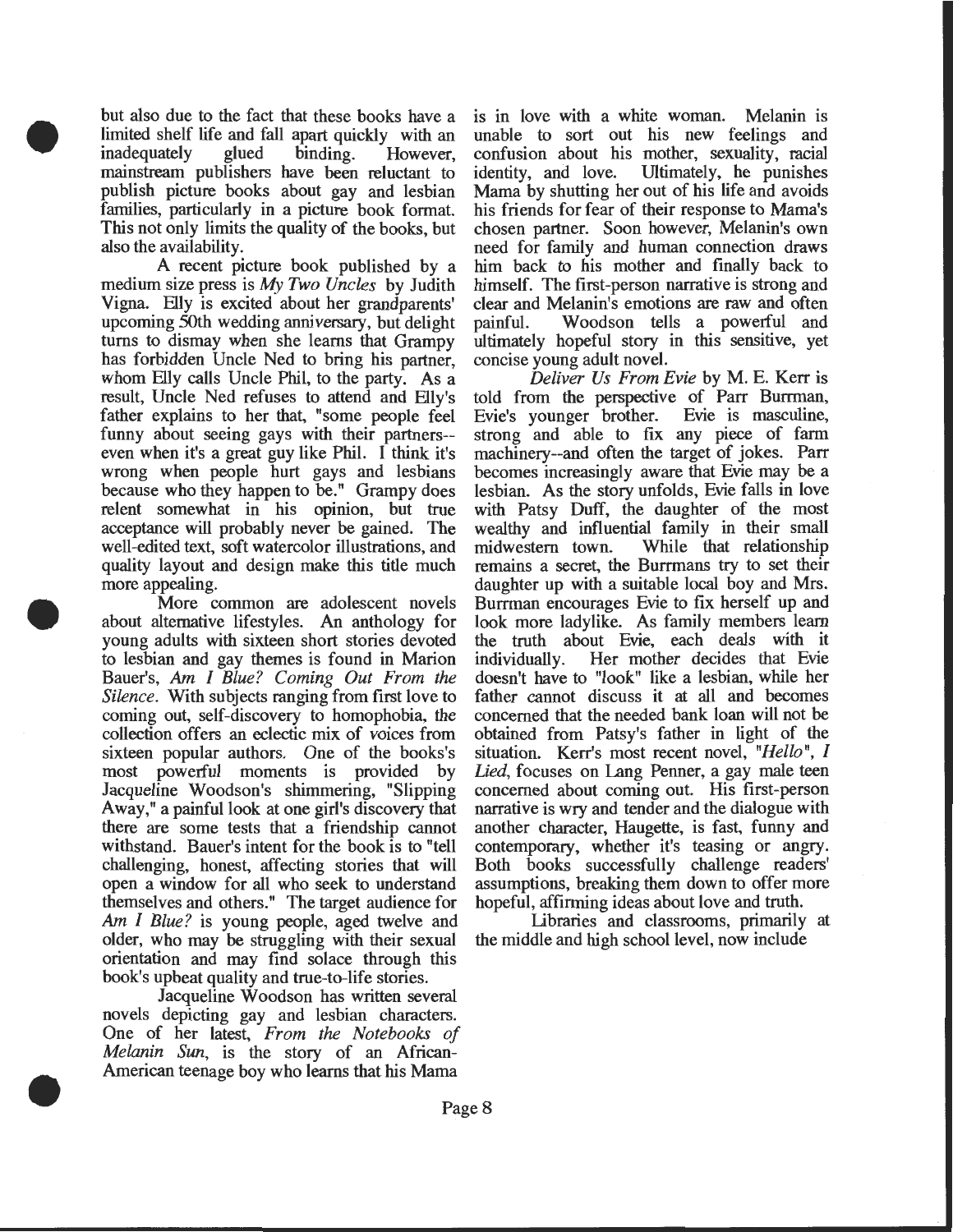books about death, divorce, drugs and suicide. Authors write, publishers produce, and librarians and teachers purchase books about these topics because they have been acknowledged as appropriate or relevant reading by adolescents. Whether books about lesbians and gay males will ever find a place in elementary or secondary schools remains to be seen, but they do present a facet of our society. These books show readers that no matter what their own family structure is, families today are as richly diverse as the people who make them up.

#### Books reviewed:

•

•

•

Bauer, M. (Ed.) (1994). *Am I blue? Coming out of the silence.* New York: HarperCollins. 272 pp. ISBN 0-06-024253-1.

Kerr, M. E (1994). *Deliver us from Evie.* New York: HarperCollins. 179 pp. ISBN 0-06-024475-5.

Kerr, M. E. ( 1997). *"Hello,* " *I lied.*  New York: HarperCollins. 176 pp. ISBN 0- 06-027529-4.

Newman, L. (1989). *Heather has two mommies.* Boston: Alyson Publications. Unpaged. ISBN 1-55583-180-X.

Vigna, J. (1995). *My two uncles .*  Morton Grove, IL: Whitman. Unpaged. ISBN 0-8075-5507-X.

Willhoite, M. (1990). *Daddy's roommate.* Boston: Alyson Publications. Unpaged. ISBN 1-55583-118-4.

Willhoite, M. (1996). *Daddy's wedding.* Boston: Alyson Publications. Unpaged. ISBN 1-55583-350-0.

Woodson, J. (1995). *From the notebooks of Melanin Sun.* New York: Scholastic. 142 pp. ISBN 0-590-45880-9.

### **SUGGESTED MULTICULTURAL INFUSION ACTIVITIES**

# **by Porter Lee Troutman, Jr. and Nancy Gallavan**

Drs. Troutman and Gallavan offer a book for our learning enjoyment. They ask us to ponder how we might infuse the concepts presented by Mr. Giroux into our instruction as we prepare educators to work with the youth of today.

Giroux, H.A. (1997). *Channel surfing,*  race talk, and the destruction of today's youth. New York: St. Martin's Press.

#### ISBN: o-312-16265-0-21-655/622

Henry Giroux's latest *book,Channel Surfing,* should raise the consciousness of today's society on the plight of urban teens and the perils of the present day youth culture. Sex, drugs, and crime is depicted in the new media and film media as dominating the life of the youth today. Giroux is concerned about the negative commercial messages being sent in the media concerning our young people.

*Channel Surfing* uses the metaphor of surfing from one channel of communications to the next in an attempt to understand how constructions of youth and race function within and across the media as educational discourses. In this journey, Giroux shares a complex web of associations among film characters and presentations of young clothing models (e.g., Calvin Klein jean ads). He focuses on the media images that sell our children short by presenting them as a "lost generation" without hope and being used and abused as a commodity rather than being valued and respected.

According to Giroux, "American society produces and spreads through the media negative portrayals of our youth without a balanced explanation of possible occurrences. Policy initiatives have shifted from social investment in youth to legislation primarily designed to contain and discipline youth. This becomes clear as youth service jobs disappear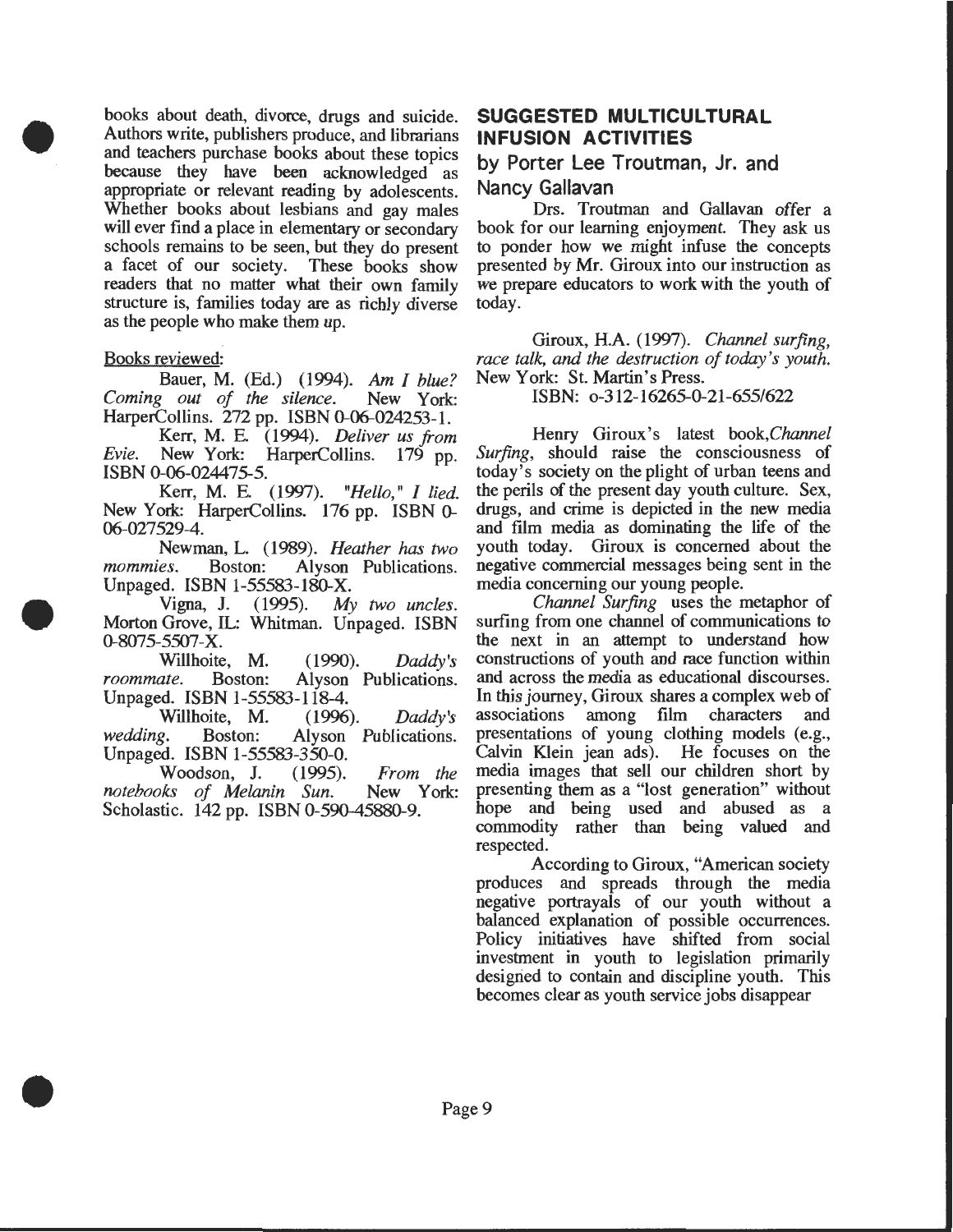and public services in the inner cities are abandoned while the criminal justice system takes the lead in incarcerating large numbers of working class and black youth who are without hope in our society." Racism feeds this attack on kids by targeting black youth as criminals and convincing working class white youth that black and immigrants are responsible for the poverty, despair, and violence that have become a growing part of everyday life in American society.

•

•

•

*Channel Surfing* encourages the reader to be concerned about the representation of our children and their future. parents, educators, administrators, counselors, and concerned community citizens do to protect our youth from a cloudy, misdirected, and dismal present to a brighter future with justice and hope for a better tomorrow?

#### **FIVE MYTHS OF ACHIEVING A DIVERSE ACADEMIC WORKFORCE**  by Sheila T. Gregory

There are five major attitudes held by many in higher education which constitute some of the greatest obstacles to launching diversity efforts: minorities aren't the best qualified; there aren't any qualified minorities out there; they demand astronomical salaries; minorities would not want to live in this white suburban area; and institutions are already doing everything they can to recruit and retain minorities.

The most prevalent and perhaps the most harmful mental obstacle is the belief that standards of excellence are compromised by pressures to hire minority administrators. Reasons for this view can be partially explained by subtle racism, narrow standards of judgment, and inexperience with cultural differences. One possible means to alleviate some of these negative beliefs is to advocate and implement open discussions among staff and administration to discuss the purpose of, reasons for, and impact on diversity. sometimes difficult to determine what's best in the case of minorities because minorities may never have had a chance to flourish. We must look for achievements complemented by potential....... There is still a good-ole-boys network in most disciplines and these decision-

makers want to hire people who have been recommended by someone in the good-ole-boys network and those who look like other good ole<br>boys. Criticism of minority candidates gets Criticism of minority candidates gets couched in meritocratic terms, but what turns people off--the candidates doesn't speak the same language, tell the same jokes....These things don't get talked about. So you have to argue that we need to take a chance on this person" (Williams, 1989).

The pool of available minority senior<br>trative candidates can be small, administrative candidates can particularly in areas such as finance. Yet many colleges and universities have not made faculty diversity a priority, so the demand is not as great. Those increasingly committed institutions create demand by recruiting aggressively and continuously with a positive expectation if success. "We have to continually recruit, not "We have to continually recruit, not wait for searches or announced vacancies. There are minorities out there. We have to let go of 'we're only looking for certain people, in certain disciplines, at certain times outlook'. Blacks, Hispanics, and others who have been disenfranchised, very quickly separate out rhetoric from reality" (Cota-Robles, 1991).

The issue of salaries are tied directly to<br>supply and demand. However, market supply and demand. depending upon where you sit on the issue of diversity, your view of how much you pay a minority administrator to come to the institution will vary. The associate vice president of academic affairs at the University of Wisconsin System said recently, "I tried to hire them but they cost too much" (Lattin, 1990). But at the same system a dean took the opposite view. He said "if you make reasonable offers and have<br>good working conditions, and living good working conditions, and living environments minorities are going to come. You may have to put in a grand or two extra, but you don't have to break the bank" (Dunlop, 1990). Sometimes, however, the market dictates higher than average salaries. Universities who consider diversity a priority

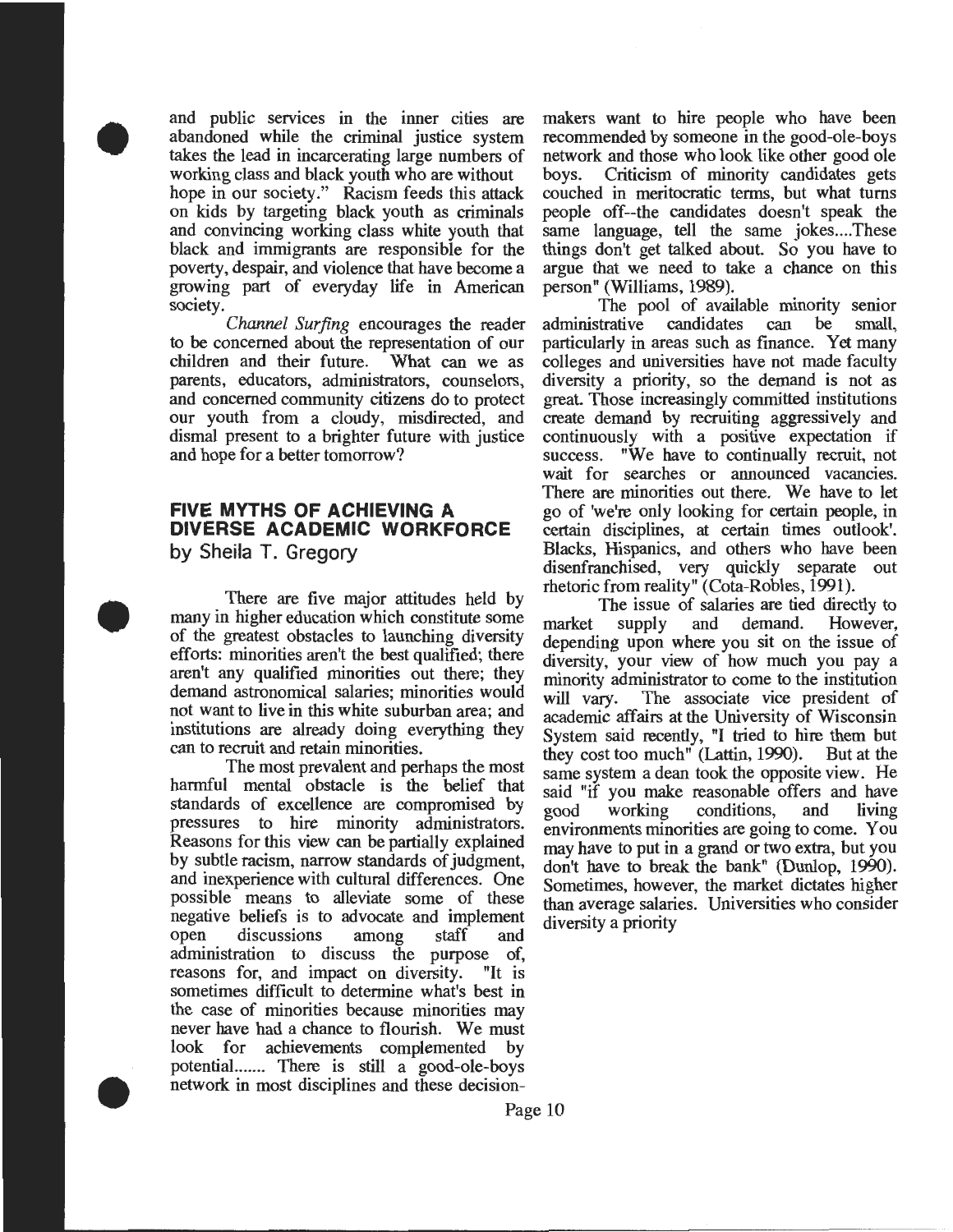always seem to find the means to pay for what they think is important!

•

•

•

Many colleges and universities in predominantly white suburbs have difficulty attracting some minority candidates. But what many institutions do not realize is that many minorities grow up or are educated in white communities and some may even prefer them. Campuses that are warm. accepting, and open are more likely to attract quality minority administrators. In many cases, career decisions are based on complex and unique personal preferences and attitudes that vary. These preferences can sometimes be influenced most often by positive interactions between candidates and the hiring institution.

There are also institutions out there that do the minimum necessary to comply with federal and internal policy, like, say, mailings, advertising, and postings. There appears to be, in many cases, more reliance on the mechanics of affirmative action and little focus on results. Achieving diversity requires great effort and commitment. Those who are successful emphasize results rather than process; are positive rather than defensive or negative; aggressive and visible rather than passive and bureaucratic; and, flexible and innovative rather than mechanical and predictive. Institutions with successful diversity efforts have two common traits. They are enthusiastic and expect good things to happen. And, they have the commitment and support, as well as strong leadership from the very highest levels in the institution.

Institution-wide commitments are essential to the success of any diversity effort and resources must be provided as incentives for compliance. Universities should, if they have not already, reexamine mission statements and streamline programs to find the funds necessary to implement new initiatives. Executive leadership must establish clearly comprehensive plans and measure accountability to promote success.

Achieving diversity will require major changes and the reallocation of resources. Institutions must be willing to improve the quality of life for all and to ensure that each member of the campus community benefits. Unless more effective methods of recruitment and retention are developed, few women and

even fewer minorities, will be likely to assume these important positions. If this pattern continues, the future of the nation and the capacity to educate will be hindered if we fail to create a diverse and culturally pluralistic campus.

#### References

Cota-Robles, E. (1991). Assistant Vice-President for Academic Affairs, University of California-Berkeley.

Dunlop, W. (1990). Dean of Education, University of Wisconsin-Eau Claire.

Lattin, V. (1990). Associate Vice President of Academic Affairs, University of Wisconsin System.

Williams, C. (1989). Affirmative Action Officer, Massachusetts Institute of Technology.

#### **SEEKING CULTURAL PATTERNS OF CLASSROOM PRACTICE by LeAnn Putney**

In a prior column for this newsletter, I described how members of a classroom may be viewed as acting as a culture. From this point of view, we can describe actions that teachers and students take up throughout the school year. Over time, these actions may become patterns of practice, which include the particular language that classroom members use with each other as well as gestures and actions that become part of their everyday classroom life. In a classroom where members value diversity, one of the most important parts of such a classroom culture would be showing respect to each other.

However, we might wonder what does showing respect look like? To provide one answer to that question, I will bring you the voices of some fifth grade bilingual students. In their linguistically and culturally diverse classroom, named the Tower since it was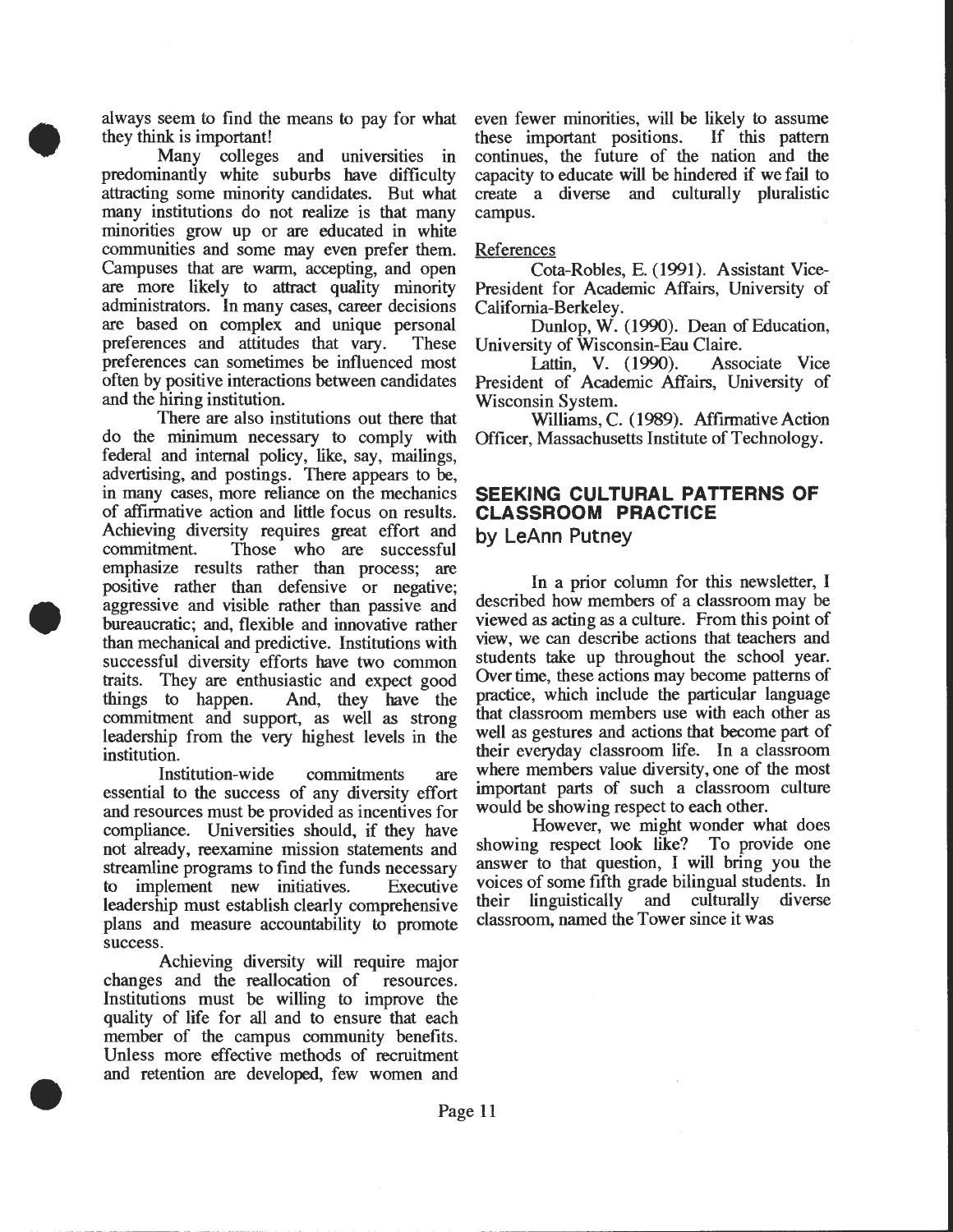housed in the bell tower of the school, these students practice respect toward each other from the first day of class. At the end of the year, they reflected back on what it meant to them to be a part of this classroom community. The excerpts that I will share with you were written as part of an essay on what their community meant to them.

•

•

•

Jamie tells us how the class came to form a community in their classroom through a contract, the Bill of Rights and Responsibilities:

*We've gotten this community by a contract. That contract is the Bill of Rights and Responsibilities. We put this contract together and signed it. We made the contract by going home and thinking of rights and responsibilities. Then we shared them in class. We picked five rights and five responsibilities and put them together. We signed our contract and swore to live by it for the rest of the year.* 

As Jamie tells us, they constructed the contract together, with input from the community members. The actual document was made as a poster, signed by the community members, and hung in a prominent place in the classroom. They also took home copies of the contract and shared them with their families. Their parents or guardians signed the contract to indicate that they read and approved of it.

Having a contract to live by is one step toward building community and respect toward members. However, there is more to building a respectful community, as Mariko shows in this segment from her essay. Mariko notes that their classroom is a community, *because of what we do and how we do things.* Her evidence for this claim is:

*We always work in groups or with a partner. Every project or something we do in class, I've* had *a partner or a group. It's not always easy, though. We have to cooperate with each other and totally work together.* 

Therefore, for Mariko, working together is a major element of life in the classroom, since they do so on every project. Working together in this community goes beyond projects as Mariko tells us; it extends into whatever they do in class. Although they work together, she also allows that it is *not always easy* to do so. She claims that they have rights and responsibilities, which *must* be followed in order for them to be a community because if they did not have the contract, *we wouldn't be able to work together .* 

Working together was a focus for Elijah when he noted that he *learned to live in a community by working with other people in a group; like listening to others and letting other people give their ideas.* Elijah's words help us realize that it takes work to live in a community. He had to learn *how* to work with others and to accept that not everyone will always *do the* 

*right thing.* Working together involves listening to others and letting them give their ideas. In using the words *give their ideas,* Elijah acknowledges that he might not necessarily take those ideas to use in his own work, but that he still should listen to the speaker.

In part of his essay, Lalo brings forward the notion of belonging to your community, even when there is a problem. He states that there are times when:

*... you think that you are not in the community, because you broke a rule of something else. But you are still part of the community. Maybe you feel like you're not, because you chose not to do what the community agreed to, but that is your choice. You're still in the community .* 

Lalo also illustrates the agency of individuals within the community to take up, or not, the rules of the community. Even if they do not follow all the rules, they are still part of the community and that choice is part of life within a community relationship. Membership in the community is also an ongoing building and rebuilding of relationships between members. The concept of constructing a community is an ongoing process throughout the year, not just an activity that members do at the beginning of school.

This recognition that community is not something that one automatically achieves by being in the classroom is one that Eric takes up in his essay, in regard to how they work together. He notes that *a veces todos esten de acuerdo ... no siempre, pero si algunas veces. [sometimes we would all agree ... not always, but sometimes.* When they do not agree, Eric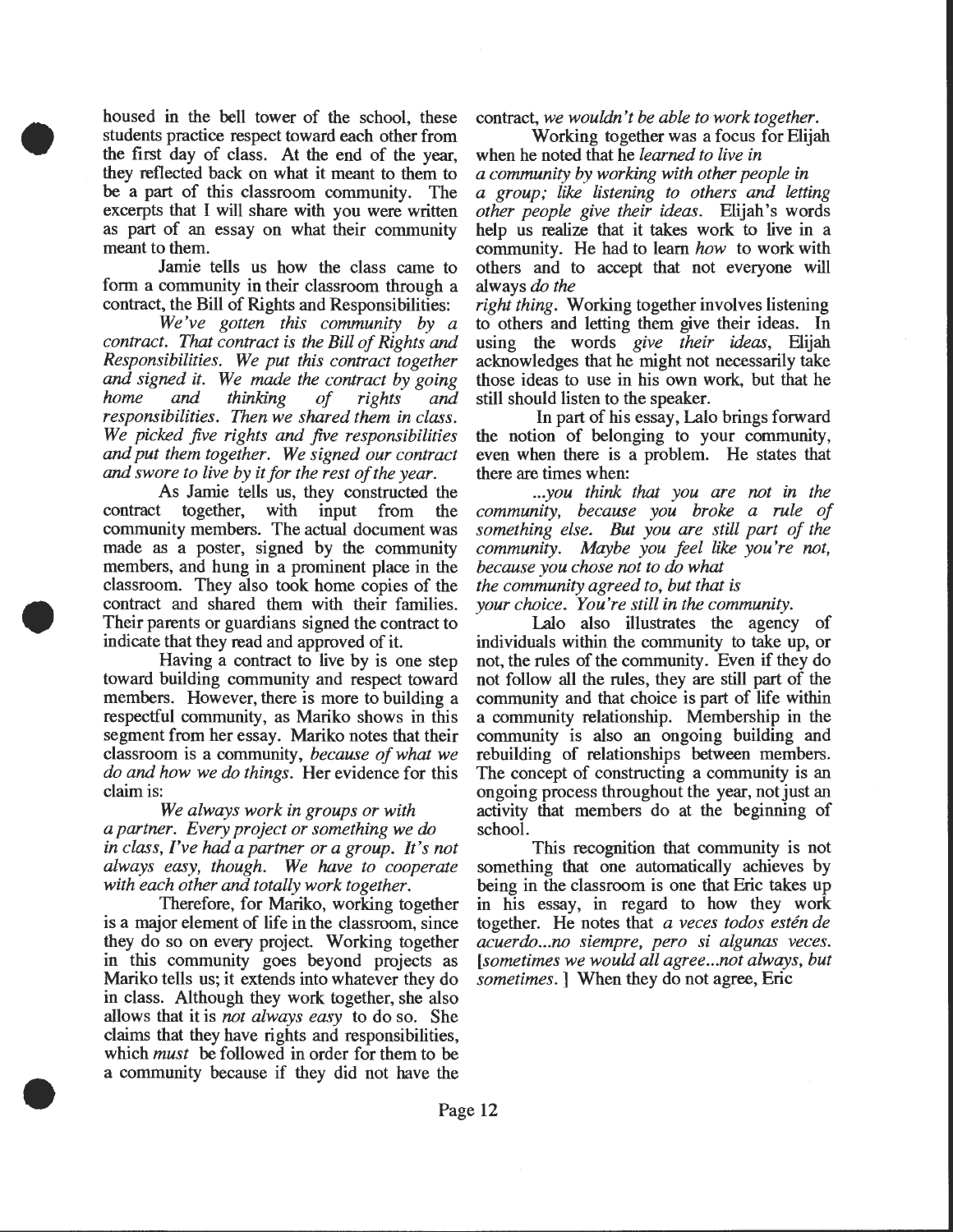said that they *tratan de caminar en los zapatos de Ia otra persona* [try *to walk in the other person's shoes].* Another way of approaching this notion of getting along is brought forward by Lalo. He claims that *one of the things that I think is special is that we all sit down in a circle and talk about our problems.* 

•

•

•

In these cases the students make visible that working together is a complex phenomenon of building relationships with each other by trying to understand the other person's point of view when they do not agree. The expectations are not that they have to believe the same things, but that in constructing common knowledge together they have to come to some sort of shared understanding. That shared understanding goes beyond just talking in groups, but also learning to take up another point of view so that they can act responsibly toward each other.

One way in which they should act responsibly is to help the transition of a new student to the community. Eric says:

*tambien sabemos que cuando algun estudiante entra y es nuevo, tenemos Ia responsabilidad, los estudiantes igual que Ia maestra, de compartir cosas que para* ell *ella son nuevo y de ensefiar el cartel de derechos* 

*y responsabilidades para que aprenda las reg/as de Ia Torre.* [also we know that when some new student enters we have the responsibility, the students as well as the teacher, to share things that are new to him/her, and to teach the Bill of Rights and Responsibilities so that he/she can learn the rules of the Tower Community.]

Jose Ramon gives a specific example of a new student trying to do math without the help of the others to show how they do math in their Community. In talking about a new student entering, he says that:

If *we do math that is fun, he will want to work on that too, but* if *he* 

*doesn't know what it is about or what we're doing, he will not be able to do it. So that's why we have to show what we do and show our evidence.* 

A student who entered the Tower Community in the middle of a math project, Tiago, was the only speaker of Portuguese in the Tower Community. When he came into the community in the middle of October, they were already well into the Spaghetti Dinner Project. Although he was not part of the project from the beginning, he makes the claim that he learned from being in the community:

*I wasn't here. I came late so I didn't do everything. But when I did come, I did many hard jobs. /learned everything with the help of everyone in the class.* 

Fanny also writes that they have a community because *the teacher and the students work and give ideas* and *make the community together.* She also shows that the community is not a given, but that the members construct it together.

In her own essay on the community, the teacher, Beth recognized how the students helped each other when she wrote:

*When I think of action, I especially think about the way members really helped each other this year---and that wasn't easy for some of us at the beginning of the year. We've all noticed the changes over time, though* .

*I observed so many people just jumping in and helping a friend during the Americana Museum Investigation.* 

Beth acknowledges that building a community of respect is not always easy to do, especially at the beginning. However, they were able to come together to work and respect each other in spite of their differences.

Rather than try to summarize for you what these essays illustrate about respect and responsibility, I will end my column with the voice of Areli from a segment of her community essay. Areli helps us all to recognize what it takes to be a part of a diverse community:

*In the Tower, we have a community. We work all together. We agree on the Bill of Rights that we made and agree to live by it. We listen to the teacher every day. We* try *to learn more each day and we do. One thing that we agreed on was that we have the right to study and learn. We have the responsibility to let other people learn without bothering them. So we have to respect all of our rights*  and *responsibilities. We have to respect other*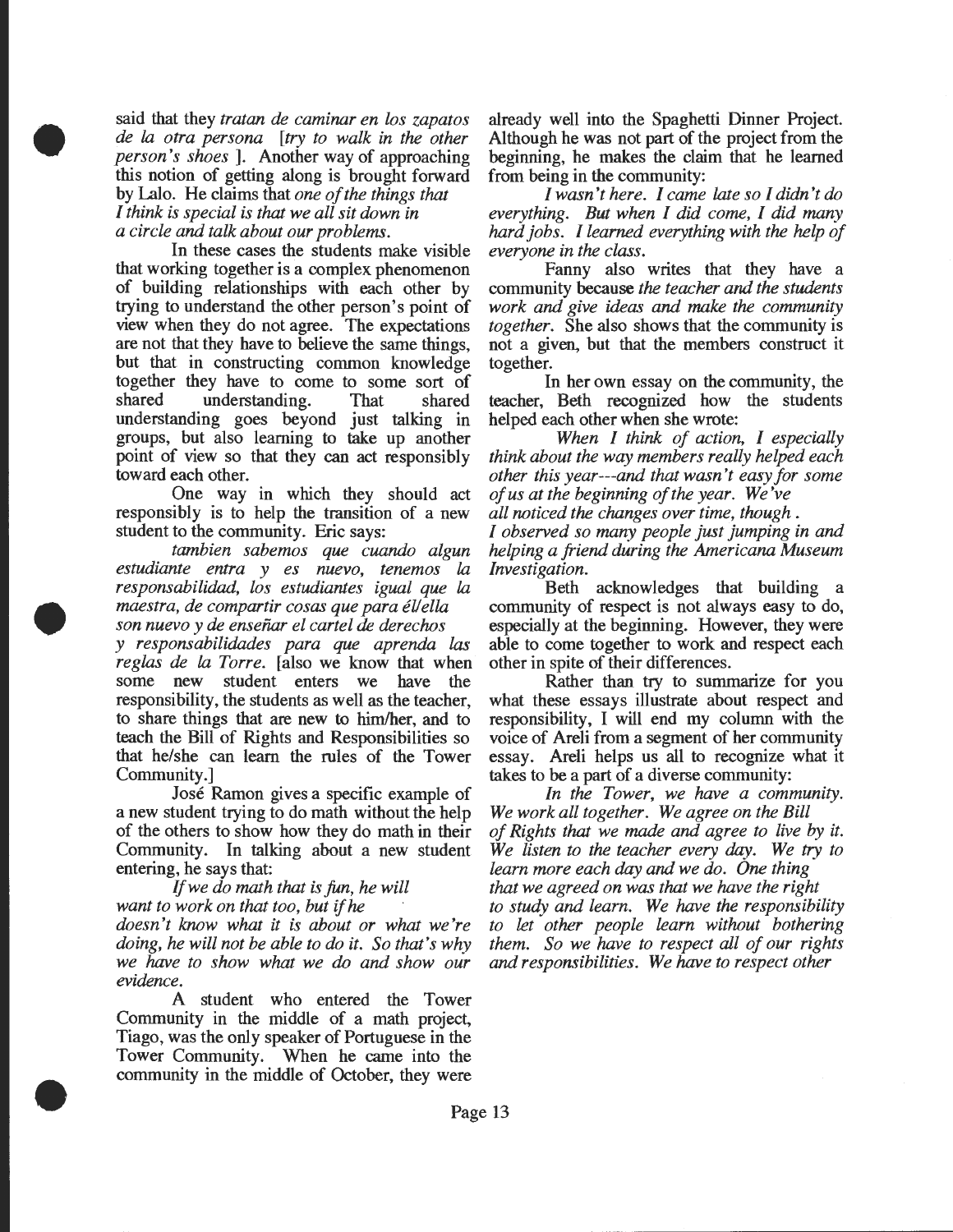*people. It doesn't matter what color skin they are or which language they speak. We all are human beings and we need to have respect, as we have in our community, the Tower.* 

# **SUGGESTED READINGS FOR PROFESSIONAL DEVELOPMENT by Kyle Higgins**

*Does It Matter?* 

•

•

•

My father asked if I am Gay I asked Does it matter? He said No not really I said Yes. He said get out of my life I guess it mattered.

My boss asked if I am Gay I asked Does it matter? He said No not really I told him Yes. He said you're fired I guess it mattered.

My friend asked if I am Gay I said does it matter? He said No not really I told him Yes. He said don't call me your friend I guess it mattered.

My lover asked Do you love me? I asked Does it matter? He said Yes. I told him I love you He said Let me hold you in my arms For the first time in my life something matters,

My God asked me Do you love yourself? I said Does it matter? [She] said Yes I said How can I love myself? I am Gay. [She] said That is the way I made you Nothing will ever matter again.

> Written by an Anonymous High School Student

Every day in the United States, the alarm goes off early in the morning to awake children

and youth. Every morning these children and youth hop out of bed, brush their teeth, dress, and head off to school. A school is a place to learn, to socialize, and to attempt to find a community to which to belong. And, everyday in the United States 10% of children and youth discover that they learn information (in which they are not represented), they socialize (but must hide important information about themselves and/or their families), and they find that the community with which they most identify is considered to be aberrant by the majority of the population.

Students who reside within our care begin to realize their sexual identities at a young age (Sears, 1991). The mean age of same sex attraction has been reported to be 9.7 years and for first homosexual activity 13.1 years for boys and 15 years of age for girls (Boxer et al., 1991; Sears, 1991). For a heterosexual student, many avenues of support exist to help with difficulties that arise during this growing time--farmly, friends, school, and the community. By contrast, gay students rarely feel able to ask their families, friends, schools, or commumties for help,---fearing the possible response. These students often feel completely isolated, and, thus must make a perilous journey to adulthood through a society that provides them with mostly negative feedback. As one seventeen-year-old lesbian student explained before the Massachusetts Governor's Commission on Gay and Lesbian Youth (1992):

*There is one difference that sets sexual minorities apart from other minorities--we can be invisible, and are assumed to be a part of the heterosexual majority until we declare otherwise. I tried that for a while, going so far as to use a guy to prove to myself that I could be straight* if *I tried hard enough. But instead of being accepted into the mainstream, I lost my self-respect. I felt completely isolated from my friends and family. It appeared that I was the only one who ever had* had *the feelings that* 

*I felt. I couldn't come out to anyone, because*  surely they wouldn't want to be friends with *anyone as sick and deranged as I. This initiated* 

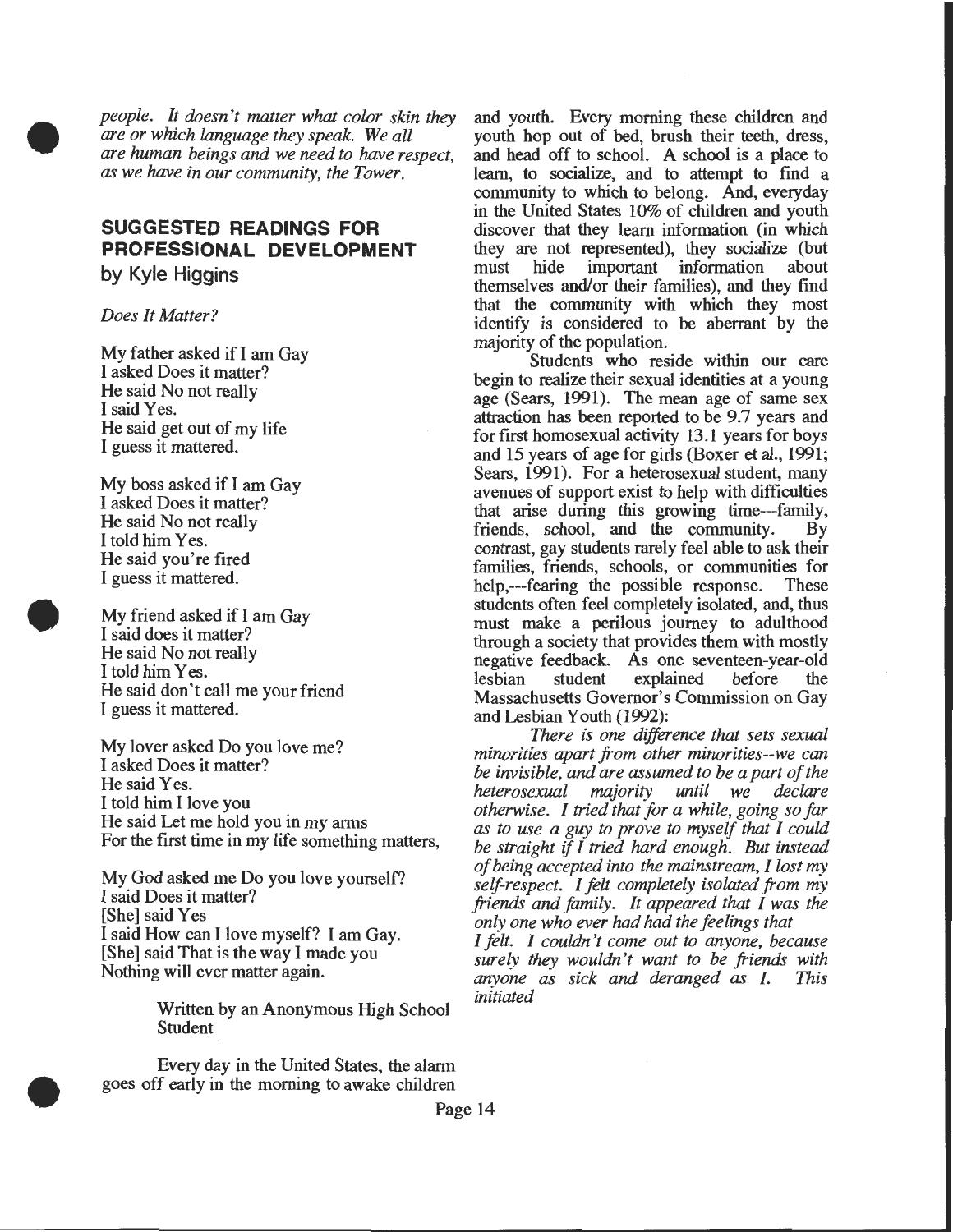*a downward spiral of self-hatred and anger motivated by homophobia. I hated myself for seeming to be everyone's worst nightmare-- a homosexual.* 

•

•

•

This sense of being "everyone's worst nightmare" is realized by most students as they attend schools where the dominate attitude is<br>clear. Across the United States 97% of Across the United States, 97% of students in public high schools report regularly hearing homophobic remarks from their peers (Massachusetts Governor's Commission on Gay and Lesbian Youth, 1993); 53% of the students report hearing homophobic comments made by school faculty & staff (Massachusetts Governor's Commission on Gay and Lesbian Youth, 1993); 45% of gay males and 20% of lesbians report having experienced verbal harassment and/or physical violence as a result of their sexual orientation during high school (National Gay and Lesbian Task Force, 1984; U.S. Department of Justice, 1996). It should come as no surprise that 80% of gay and lesbian youth report feelings of severe isolation (Hetrick & Martin, 1987).

Recent research indicates that Colleges of Education are not providing appropriate education for students who will become teachers. One recent study indicated that 80% of prospective teachers report negative attitudes toward people who are gay or lesbian (Sears, 1992) and 52% of prospective teachers reported that they would feel uncomfortable working with an openly lesbian or gay colleague (Sears, 1992). Sears (1992) also found that two-thirds of guidance counselors harbor negative feelings toward people who are gay or lesbian and that less than 20% of guidance counselors have received any training on providing services to gay and lesbian students or students who come from gay or lesbian families. [Please note that there are over 4 million gay or lesbian parents in the United States who have an estimated 8-10 million children (Council for Women in Independent Schools, 1994; American Bar Association, 1987).]

These numbers are shocking in light of the fact that most Colleges of Education consider themselves to be progressive in their thinking about diversity issues. But these numbers are even more shocking when viewed in light of the results of these attitudes and lack of training. A University of Minnesota study

found that 26% of young gay men reported being forced to leave home because of conflict resulting from their "coming out" (Herdt & Boxer, 1993; McManus et al., 1991; Remafedi, 1987). An eighteen-year-old student stated:

*I remember back in high school, before I dropped out, feeling really out of place and alone. I never quite understood why I felt so different ... / just couldn't handle it anymore. I* had *nowhere to go, no one to talk to. When* 

*I did confided in a school counselor, she screwed up my life. She went back to my parents and told them all these things I* had *been saying. I got kicked out of my house in July. There was violence involved. My mother came at me with an iron and I called the police.*  The *police came and my mother told them I was always in Boston hanging out with gay men. The policeman started cracking gay jokes and telling me what he would* do if *his kids were gay and told me that I should just get out of my parents home. I asked him, "Where am I supposed to go?"* 

This type of family violence is not unusual. Nineteen percent of students who are gay and 25% of students who are lesbian report suffering physical violence at the hands of a family member as a result of their sexual orientation (Philadelphia Lesbian & Gay Task Force, 1992). Not only do these young people suffer at the hands of family members, but they experience violence at the hands of complete strangers. The U.S. Department of Justice reports that gays and lesbians are the "most<br>frequent victims of hate crimes (U.S. frequent victims of hate crimes (U.S. Department of Justice, 1987). A 1995 survey on reported anti-gay hate crimes found that 68% of the the total were committed by people under the age of 30, and that 17% of the total were committed by people under the age of 17 (American Bar Association).

Is it any wonder that these children and youth feel isolated? Recent studies indicate that these students feel so isolated that they often become substance abusers, drop outs, and a large percentage turn to suicide.  $\overline{A}$  recent study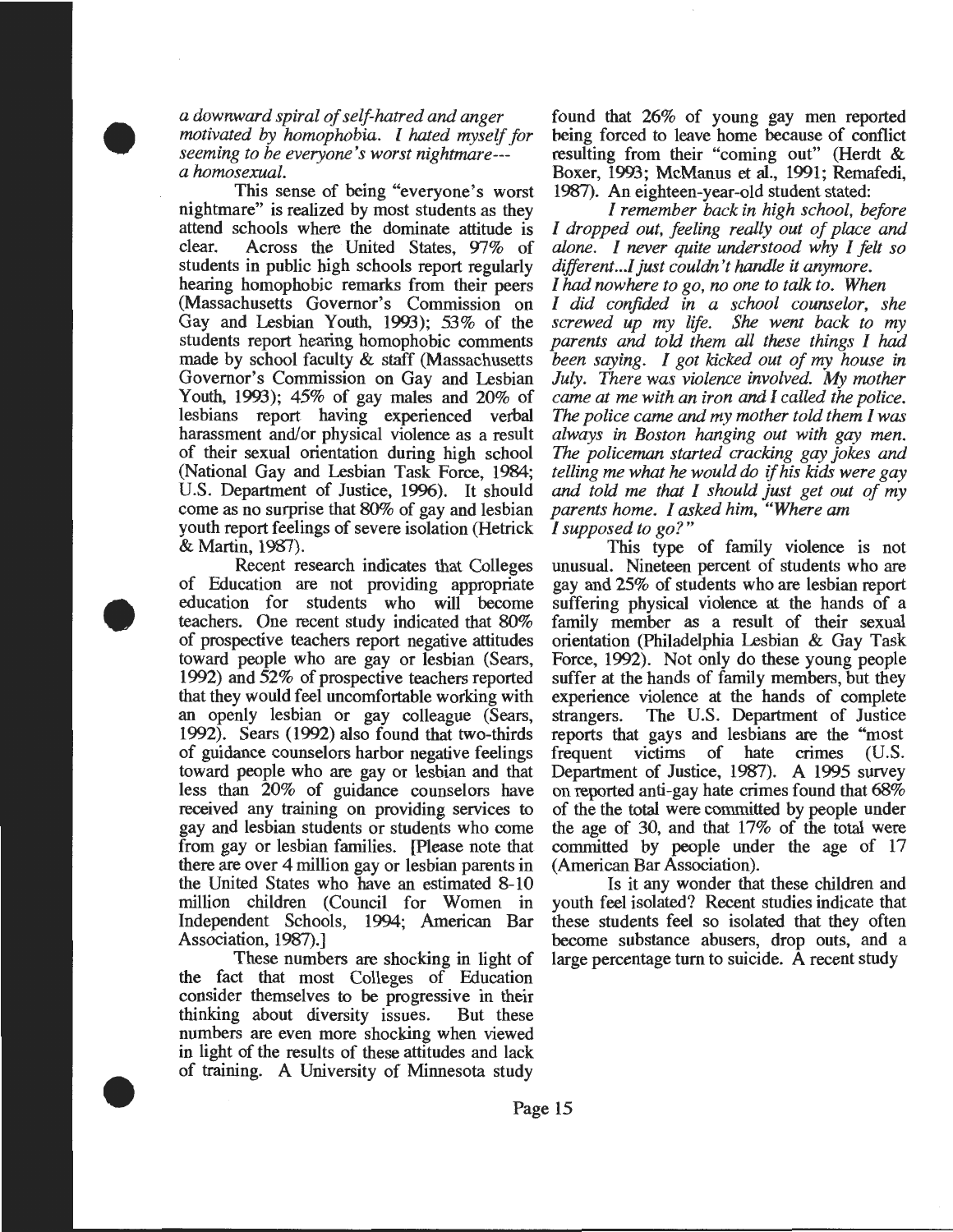found that 68% of adolescent gay males use alcohol (26% to excess at least once a week) and 44% use other drugs on a regular basis (Hunter, 1992). As a seventeen-year-old student put it, *"I've spent more than one lonely night sobbing while downing shot after shot."* 

•

•

•

The U.S. Department of Health & Human Services found that 28% of gay youth drop out of high school altogether---usually to escape the harassment, violence, and alienation they face at school (Gibson, 1989). A sixteenyear-old lesbian describes the discomfort that caused her to drop out of school:

*I think what* has *changed for me the most because of coming out* has *been school. It is not a place where I can feel comfortable being gay so therefore I cannot feel comfortable being myself. In the past year my life* has *become extremely unstable. My attendance at school* has *fallen steadily and school* has *become a place I no longer want to be. I am scared of the confrontations I* may

*run into ... Things are different now, because they know I am gay.* 

Some of these young people choose the most tragic way out. According to the U.S. Department of Health & Human Services, gay youth are two-to-three times more likely to attempt suicide than heterosexual youth (with 500,000 suicide attempts in the U.S. annually). Studies show that most gay and bisexual adolescent males attempt suicide at least once (Remafedi, 1991). Up to 30% of successful teen suicides each year are by gay and lesbian teens (1500 out of a total 5000 deaths). Extrapolation shows this means that a gay or lesbian youth attempts suicide every thirty-five minutes in the United States, and that they succeed in doing so every six hours. A student describes the tragic death of his best friend:

*One night when Richard was leaving the public library, two people were waiting for him in the back seat of his car. He didn't see them as he got in to make the five-minute drive back to his parent's home. An arm came out of the dark, pulling Richard's neck tightly against his seat. Another arm came out of nowhere and began punching against his ribs. Defenseless and scared, he could do nothing as he was beaten in his own car. When it was over, he was too ashamed to go home because his parents would see his black eye* and *his bloody*  *nose, so he drove around in pain---crying. He wrote in his note that he* had *no idea who beat him. He said his attackers only called him names---over and over again as they hit him. Later that night he drove his maroon Ford Escort to a deserted street and left the engine running---killing himself. It all* had *all become just too much.* 

While the issues are multiple, the theme should be quite clear to us as educators: gay, lesbian, bisexual, and transgender youth do not get equal opportunity in our schools or in our society. Faced with this reality, it is time that Colleges of Education begin to include in coursework discussion of gay, lesbian, bisexual, and trans gender educational issues. If we don't, the stress encountered by these young people will continue everyday when they awake to the alarm clock and dress to go to school---hopeful that they will find a community in which they will be accepted and valued. Let us, as a College of Education, provide the educators who pass through our halls with the tools to build a truly just and equitable climate for

*all* students they encounter in their schools. A thought to ponder as we do so, how can we, as a society, continue to marginalize a segment of our population simply because of who they love.

#### Recommended videos:

*Gay Youth* (40 minutes). Wolfe Video ( 408-268-6782)

One of the best videos made about lesbian and gay teens. It includes very poignant stories of two adolescents: one who committed suicide, the other openly gay in high school.

*It's Elementary: Talking About Gay Issues In School* (1 hour, 17 minutes). *Issues In School* (1 hour, 17 minutes). Women's Educational Media (415-641-4616).

While most adults find it difficult to conceive how schools should address gay and lesbian issues, this video provides classroom footage of educators doing just that. This excellent video shows what happens when teachers teach respect.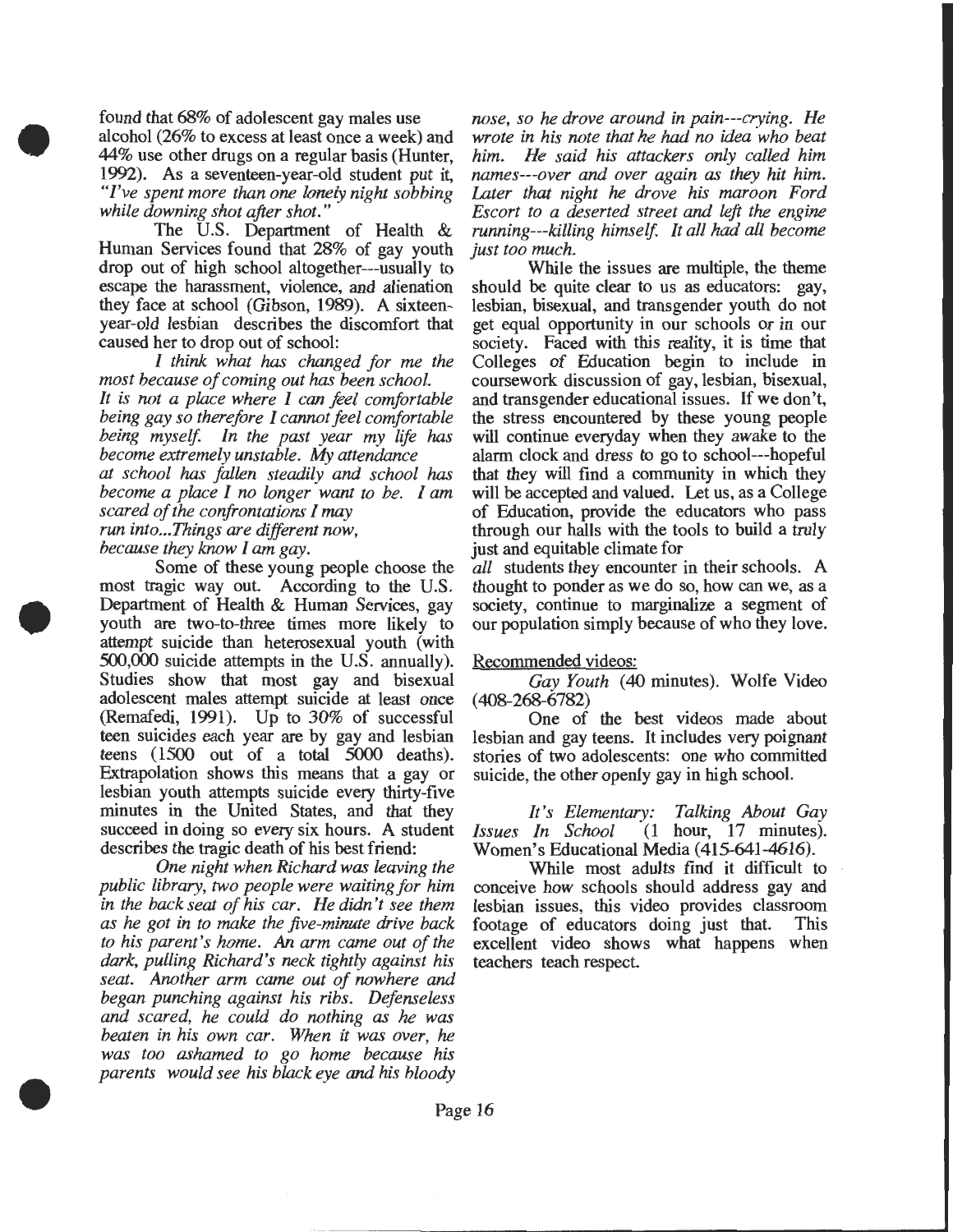#### Recommended sources of information:

•

•

•

American Library Association. Gay &<br>Task Force Publications. GLTF Lesbian Task Force Publications. Clearinghouse, AlA Office for Outreach Services, 50 East Huron Street, Chicago, IL, 60611.

•Provides an 85-page list available on diskette that includes bibliographies, guidelines, and directories. The task force also publishes a newsletter that reviews new releases of lesbian and gay books

(a one-year subscription is \$5).

Pharis, T. (1992) *Gay and Lesbian Issues in Education: A Bibliography.* 

Published by The Teacher's Group of Colorado, P.O. Box 280246, Lakewood, CO 80228-0346.

•This is a very thorough bibliography of books appropriate for elementary and secondary school libraries. It also includes lists of books & videos for educators and parents.

Association for Supervision and Curriculum Development (ASCD): Lesbian, Gay, and Bisexual Issues in Education Network. Jan Goodman, Facilitator, P.O. Box 27527, Oakland, CA 94602. (510) 642-7329.

•This network of the ASCD is designed for teachers and administrators "to work towards dismantling heterosexism and homophobia in the curriculum and policies of<br>our schools." They provide a resource They provide a resource directory and workshops at the annual ASCD conferences.

Gays (P-FLAG), 1012 14th Street NW, Suite 700, Washington, DC 20005. (202) 638-4200.

•This organization provides pamphlets, publications, and speakers. There are local chapters in most major cities in the u.s.

Making Schools Safe for Gay and Lesbian Youth, Governor's Commission on Gay and Lesbian Youth, State House, Room 111, Boston, MA 02133. (617) 828-3039.

•List of recommendations and testimony from gay and lesbian adolescents provide valuable insights for educators .

#### Recommended reading:

Amnesty International U.S.A. (1994). *Breaking the silence: Human rights violations*   $based$  *on sexual orientation.* Amnesty International Publications.

Blumenfeld,W.J.( 1992). *Homophobia: How we all pay the price.* Beacon Press.

Blumenfeld, W.J. (1994). Gay/Straight Alliances: Transforming pain to pride. *The High School Journal,* 77 (1 & 2). pp. 113- 121.

Celis, W. (1993). Schools across U.S. cautiously adding lessons on gay life. *The New York Times,* January 6, 1993.

Dickson, L.E. (1994). *Resource guide: Lesbian, Gay,* and *Bisexual issues in the*  Fairfield, CN: Communication.

Jacobs, S.E., Thomas, W., & Lang S. (Eds.) (1997). *Two-spirit people.* Chicago, IL: University of Illinois Press .

Lipkin, A. (1994). The case fro a gay and lesbian curriculum. *The High School Journal, 77* (1 & 2), pp. 95-107.

New York City Board of Education (1991). *Children of the rainbow: First grade.*  New York.

Tasker, F.L., & Golombok, S. (1997). Parents and Friends of Lesbians and *Growing up in a lesbian family.* New York: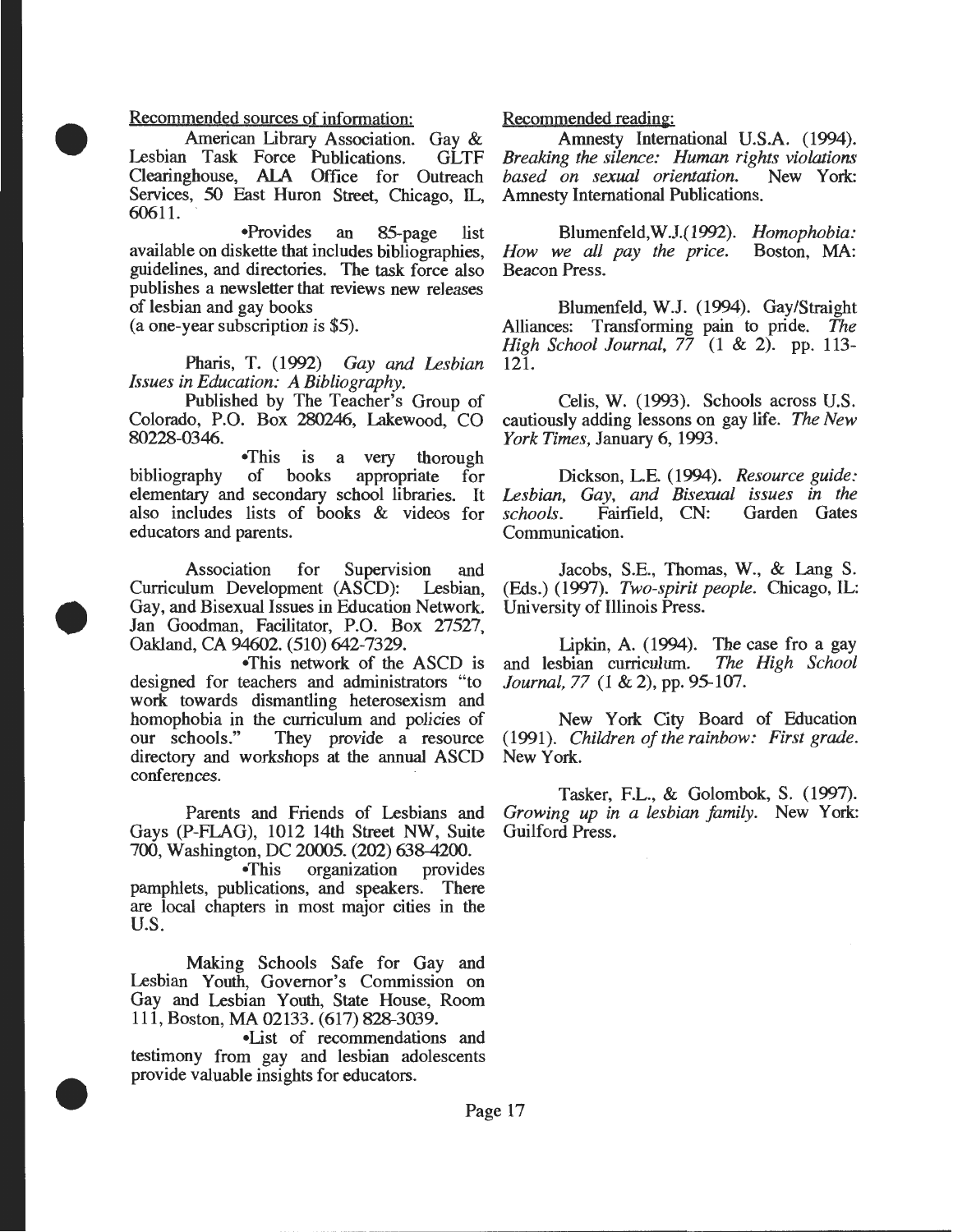### **ASSESSING MULTICULTURAL LEARNERS' KNOWLEDGE BASE THROUGH CONCEPT MAPPING by William J. Pankratius**

•

•

•

In the last issue of our Multicultural & Diversity Newsletter, Dr. Stan Zehm shared with us some ideas for enhancing the cultural competence of our undergraduate preservice teachers by providing them the opportunity to participate in the COE's International Student Teaching Program. Dr. Zehm invited me to be the guest author of his column and share with you a strategy I have found successful for helping my undergraduate students in the assessment of their growth in cultural competence. I am delighted to share this approach with you.

Our students come to us with well established knowledge bases on diversity and multicultural education. We know that preservice teachers accommodate constructed knowledge, attitudes, assumptions, values, and beliefs about teaching and education. They enter teacher education programs with wellestablished teacher role identities, (Crow, 1987); an extensive inventory of "personal practical knowledge composed of such experiential matters as images, rituals, habits, cycles, routines, and rhythms" (Connelly & Clandinin, 1985, p. 194-195). They have very strong convictions about teaching and intentions on how to teach (Clark, 1988); conceptions of intelligence (Slate, Jones, & Charlesworth, 1990); common sense beliefs (Haberman, 1985); and preexisting knowledge structures on teaching (Stoddart & Roehler, 1990).

. These pre-existing ideas can be rich, pervasive, contrary, and highly resistant to change (Posner, Strike, Hewson, & Gertzog, 1982). With over 10,000 hours of classroom observations and varying and disparate repertoires of beliefs and values about teaching, prospective teachers construct primitive, underdeveloped knowledge bases about diversity in the classroom and multicultural education as well as how to teach content. These knowledge bases influence their teaching styles, their interactions with their students and affect their responses to teacher education programs .

If we do not recognize and address that prior knowledge, especially with regard to multicultural education, preservice teachers will pass through our programs with little or no change in their values and beliefs about education. Knowledge of these preconceptions can be the foundation for meaningful learning and the infusion of a multicultural perspective throughout the teacher preparation program.

A concept map is a visual representation of an organized knowledge structure centered on a principle concept or topic. Concept mapping is a strategy that requires learners to bring forth prior knowledge and to actively participate in the construction of their own knowledge. Learners examine their own understanding and represent concepts under study in relationship to superordinate, associated, and subsumed concepts. The mapping process is idiosyncratic, clears up learner misconceptions, reflects changes in understanding, and is a powerful device to assess a learner's knowledge base on a major concept or conceptual scheme. It has power because the process is the synthesizing of a knowledge base that expresses relationships and not mere recall.

One of the most profound differences between novices and experts is found in the well<br>ordered, hierarchically arranged, easily ordered, hierarchically arranged, easily retrievable, schematically organized, knowledge base found in expert problem solvers. Concept mapping is a learning strategy that enables students to construct a visual representation of an organized knowledge structure centered on a principle concept. In this manner, students who are able to map the concepts of a topic have the tools to represent that topic in its relationship to associated concepts and subsumed concepts; hence, they are able to demonstrate mastery of the content of the topic. In addition, concept mapping is an outstanding exemplar for enabling students to assess their own thinking and learning process—a discipline of the mind. Finally, the organized knowledge base gives students the confidence to reason persuasively.